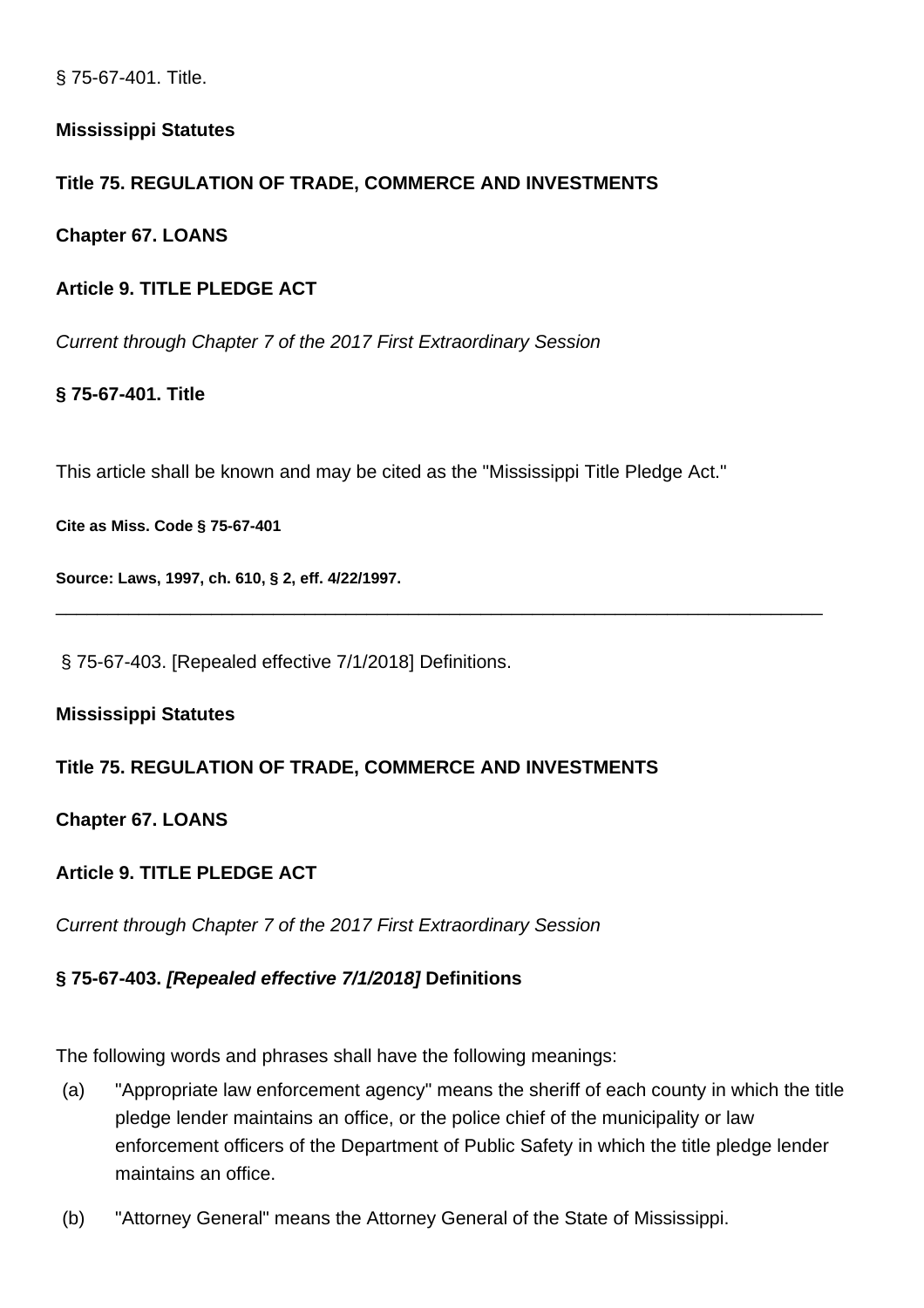- (c) "Commissioner" means the Commissioner of Banking and Consumer Finance of the State of Mississippi, or his designee, as the designated official for the purpose of enforcing this article.
- (d) "Identification" means a government issued photographic identification.
- (e) "Person" means an individual, partnership, corporation, joint venture, trust, association or other legal entity.
- (f) "Pledged property" means any personal property certificate of title that is deposited with a title pledge lender in the course of the title pledge lender's business and is the subject of a title pledge agreement.
- (g) "Pledgor" means the person to whom the property is titled.
- (h) "Title pledge agreement" means a thirty-day written agreement whereby a title pledge lender agrees to make a loan of money to a pledgor, and the pledgor agrees to give the title pledge lender a security interest in unencumbered titled personal property owned by the pledgor. The pledgor shall agree that the title pledge lender keep possession of the certificate of title. The pledgor shall have the exclusive right to redeem the certificate of title by repaying the loan of money in full and by complying with the title pledge agreement. When the certificate of title is redeemed, the title pledge lender shall release the security interest in the titled personal property and return the personal property certificate of title to the pledgor. The title pledge agreement shall provide that upon failure by the pledgor to redeem the certificate of title at the end of the original thirty-day agreement period, or at the end of any extension(s) thereof, the title pledge lender shall be allowed to take possession of the titled personal property. The title pledge agreement shall contain a power of attorney which authorizes the title pledge lender to transfer title to the pledged property from the pledgor to the title pledge lender upon failure to redeem the pledged property on or before the maturity date of the title pledge agreement, or any extension thereof. The title pledge lender shall take physical possession of the certificate of title for the entire length of the title pledge agreement, but shall not be required to take physical possession of the titled personal property at any time. A title pledge lender may only take unencumbered certificates of title for pledge, but may encumber the title as part of the title pledge transaction by perfecting its security interest in the titled property.
- (i) "Title pledge lender" means any person engaged in the business of making title pledge agreements with pledgors; provided, however, that the following are exempt from the definition of "title pledge lender" and from the provisions of this article: any bank which is regulated by the Department of Banking and Consumer Finance, the Comptroller of the Currency of the United States, the Federal Deposit Insurance Corporation, the Board of Governors of the Federal Reserve System or any other federal or state authority and all affiliates of such bank, and additionally any bank or savings and loan association whose deposits or accounts are eligible for insurance by the Bank Insurance Fund or the Savings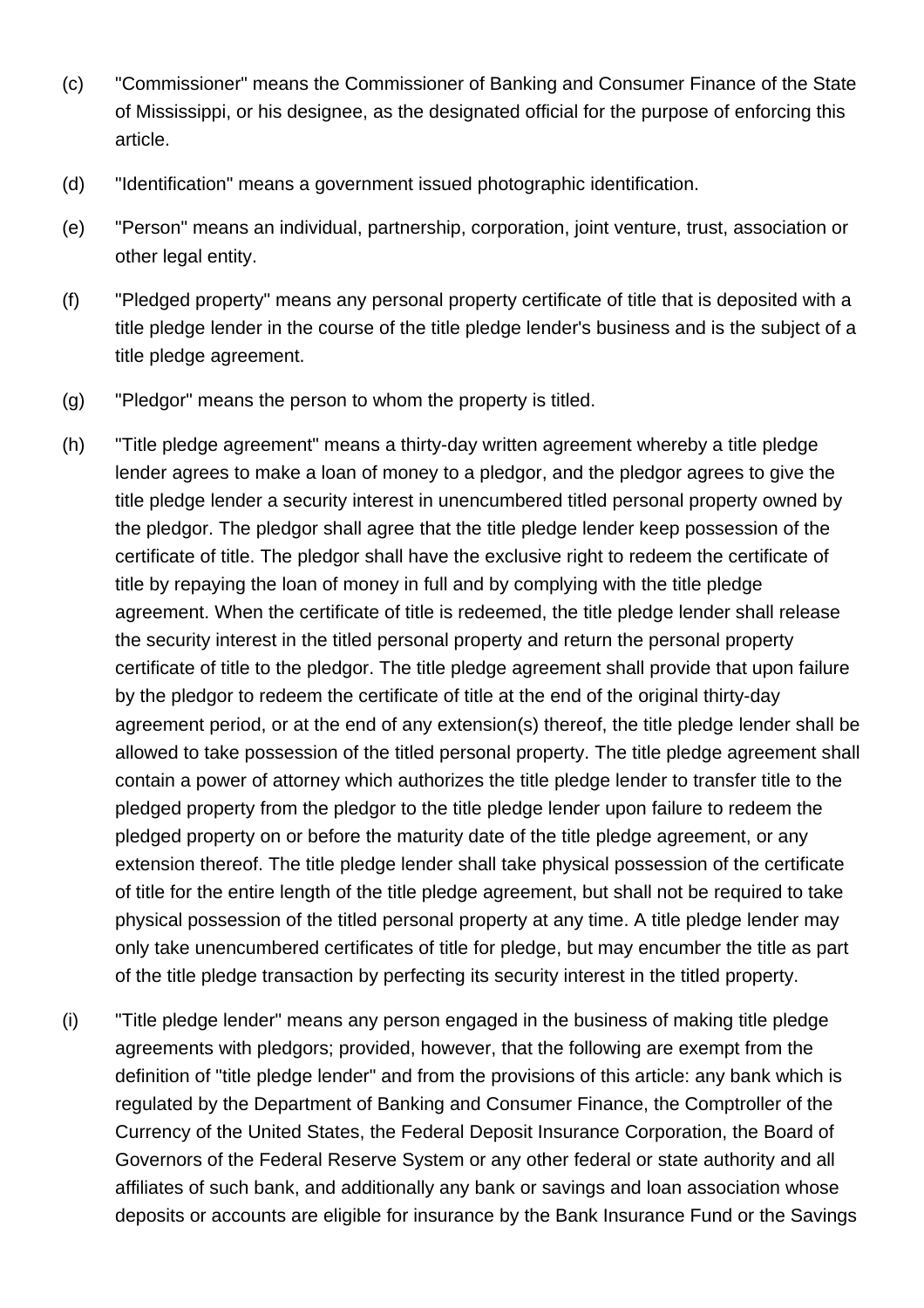Association Insurance Fund or other fund administered by the Federal Deposit Insurance Corporation or any successor thereto, and all affiliates of such banks and savings and loan associations, any state or federally chartered credit union and finance company subject to licensing and regulation by the Department of Banking and Consumer Finance.

- (j) "Title pledge office" means the location at which, or premises in which, a title pledge lender regularly conducts business.
- (k) "Title pledge service charge" means a charge for investigating the title, appraising the titled personal property to which the pledged property relates, documenting and closing the title pledge agreement transaction, making required reports to appropriate law enforcement officials, and for all of the services provided by the title pledge lender.
- (l) "Title pledge transaction form" means the instrument on which a title pledge lender records title pledge agreements pursuant to this article.
- (m) "Titled personal property" means any personal property the ownership of which is evidenced and delineated by a state-issued certificate of title.
- (n) "Records" or "documents" means any item in hard copy or produced in a format of storage commonly described as electronic, imaged, magnetic, microphotographic or otherwise, and any reproduction so made shall have the same force and effect as the original thereof and be admitted in evidence equally with the original.

\_\_\_\_\_\_\_\_\_\_\_\_\_\_\_\_\_\_\_\_\_\_\_\_\_\_\_\_\_\_\_\_\_\_\_\_\_\_\_\_\_\_\_\_\_\_\_\_\_\_\_\_\_\_\_\_\_\_\_\_\_\_\_\_\_\_\_\_\_\_\_\_\_\_

#### **Cite as Miss. Code § 75-67-403**

**Source: Laws, 1997, ch. 610, § 3; Laws, 2000, ch. 621, § 20, eff. 5/23/2000. History.** Amended by Laws, 2016, ch. 500, SB 2409, §20, eff. 7/1/2016.

§ 75-67-405. Title pledge transaction form.

### **Mississippi Statutes**

### **Title 75. REGULATION OF TRADE, COMMERCE AND INVESTMENTS**

**Chapter 67. LOANS**

## **Article 9. TITLE PLEDGE ACT**

Current through Chapter 7 of the 2017 First Extraordinary Session

### **§ 75-67-405. Title pledge transaction form**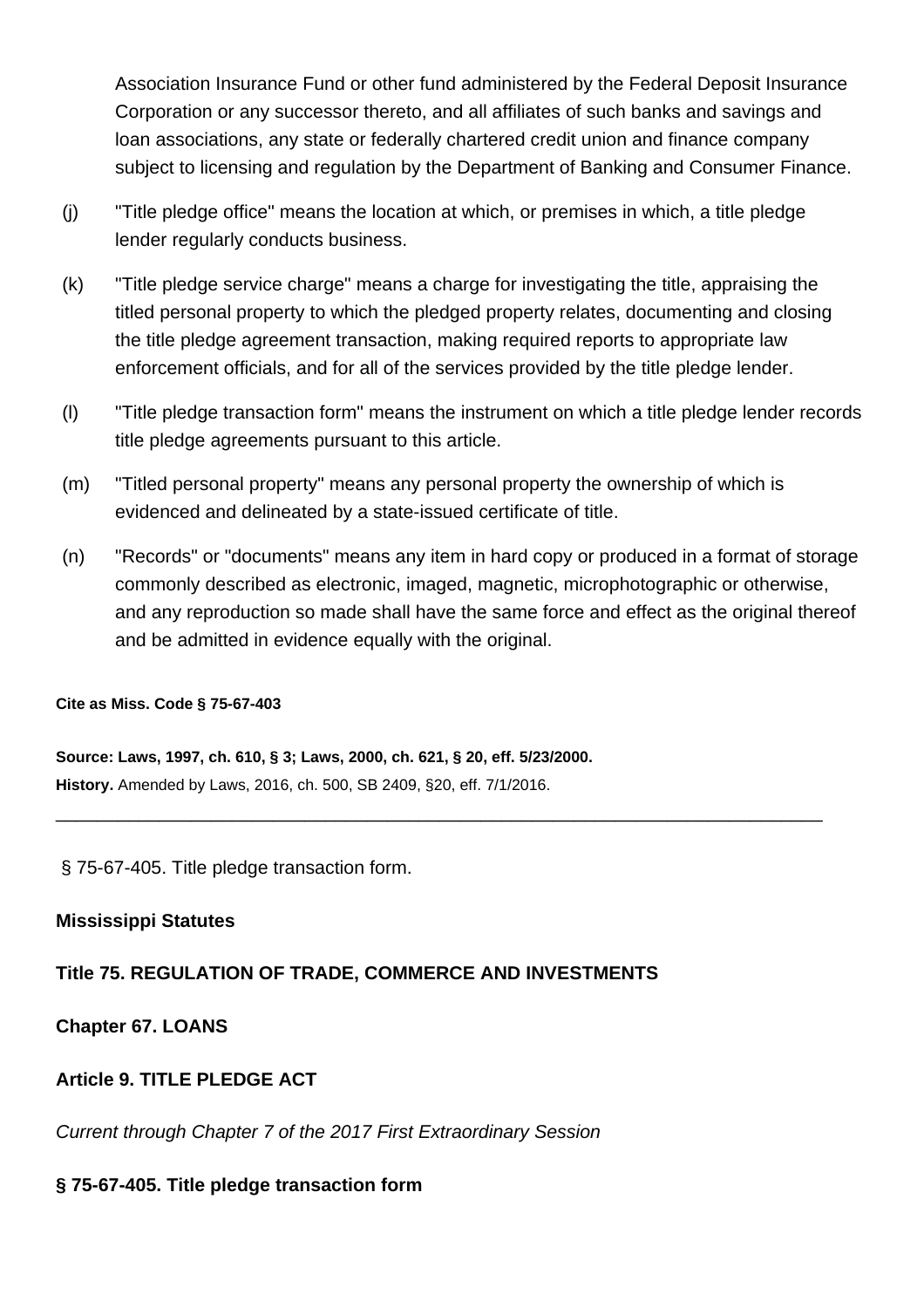At the time the title pledge lender enters into each title pledge agreement, the title pledge lender shall complete a consecutively numbered title pledge transaction form for such transaction, and the pledgor shall sign the completed form. The commissioner shall approve the design and format of the title pledge transaction form, which shall elicit the information required under this section. In completing the title pledge transaction form, the title pledge lender shall record the following information, which shall be typed or written indelibly and legibly in English:

- (a) The make, model and year of the titled personal property to which the pledged property relates.
- (b) The vehicle identification number, or other comparable identification number, along with the license plate number, if applicable, of the titled personal property to which the pledged property relates.
- (c) The name, address, date of birth, physical description, Social Security number of the pledgor and one (1) photo identification.
- (d) The date of the transaction.
- (e) The identification number and the type of identification (including the issuing agency) accepted from the pledgor.
- (f) The amount of money advanced, which shall be designated as the "amount financed."
- (g) The maturity date of the title pledge agreement, which shall be thirty (30) days after the date of the transaction.
- (h) The total title pledge service charge payable on the maturity date, designated as the "finance charge."
- (i) The total amount (amount financed plus finance charge) which must be paid to redeem the pledged property on the maturity date, designated as the "total of payments."
- (j) The annual percentage rate, computed in accordance with the regulations adopted by the Federal Reserve Board pursuant to the Federal Truth in Lending Act.

\_\_\_\_\_\_\_\_\_\_\_\_\_\_\_\_\_\_\_\_\_\_\_\_\_\_\_\_\_\_\_\_\_\_\_\_\_\_\_\_\_\_\_\_\_\_\_\_\_\_\_\_\_\_\_\_\_\_\_\_\_\_\_\_\_\_\_\_\_\_\_\_\_\_

**Cite as Miss. Code § 75-67-405**

**Source: Laws, 1997, ch. 610, § 4, eff. 4/22/1997.**

§ 75-67-407. Information to be included on title pledge transaction forms.

## **Mississippi Statutes**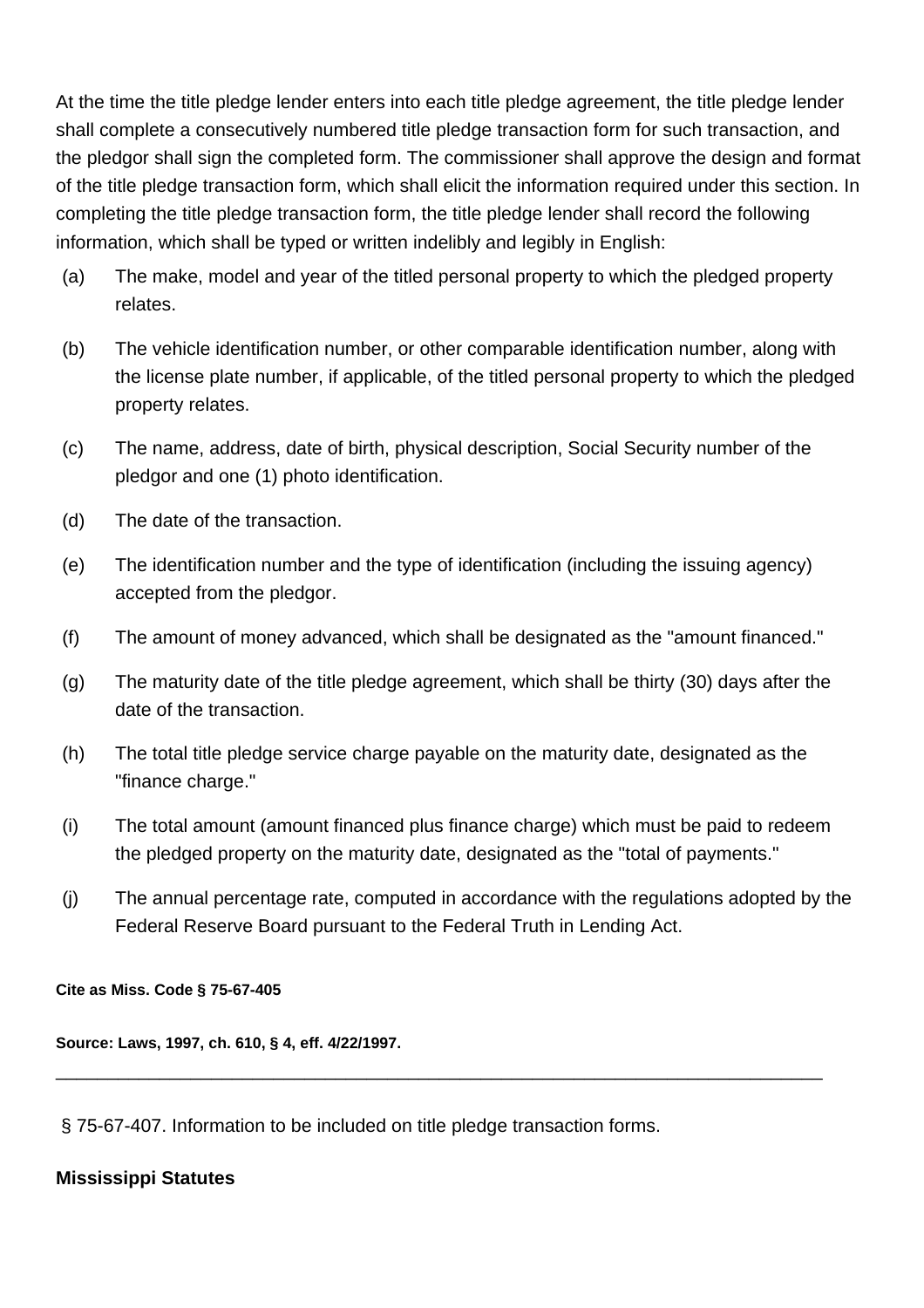## **Title 75. REGULATION OF TRADE, COMMERCE AND INVESTMENTS**

## **Chapter 67. LOANS**

## **Article 9. TITLE PLEDGE ACT**

Current through Chapter 7 of the 2017 First Extraordinary Session

## **§ 75-67-407. Information to be included on title pledge transaction forms**

- (1) The following information shall also be printed on all title pledge transaction forms:
	- (a) The name and address of the title pledge office.
	- (b) The statement that:
		- (i) The pledgor is not obligated to redeem the pledged certificate of title;
		- (ii) If the pledgor does not redeem the pledged certificate of title on or before the maturity date of the title pledge agreement, the title pledge lender may take possession of the titled personal property to which the certificate of title relates;
		- (iii) If the pledgor does not redeem the pledged property within thirty (30) days of the maturity date by paying all outstanding principal, interest and other fees, then the pledgor forfeits all right, title and interest in and to the titled personal property and the pledged property to the title pledge lender, who shall thereby acquire an absolute right of title and ownership to the titled personal property; and
		- (iv) If this title pledge transaction form is lost, destroyed or stolen, the pledgor shall immediately advise the issuing title pledge lender.
	- (c) The statement that "The pledgor represents and warrants that the titled personal property to which the pledged property relates is not stolen, it has no liens or encumbrances against it, and the pledgor has the right to enter into this transaction."
	- (d) Immediately above the signature of the pledgor or seller, the statement that "I, the pledgor declare under penalty of perjury that I have read the foregoing document and that, to the best of my knowledge and belief, the facts contained in it are true and correct."
	- (e) A blank line for the signature of the pledgor.
- (2) At the time of the transaction, the title pledge lender shall deliver to the pledgor a copy of the completed title pledge transaction form.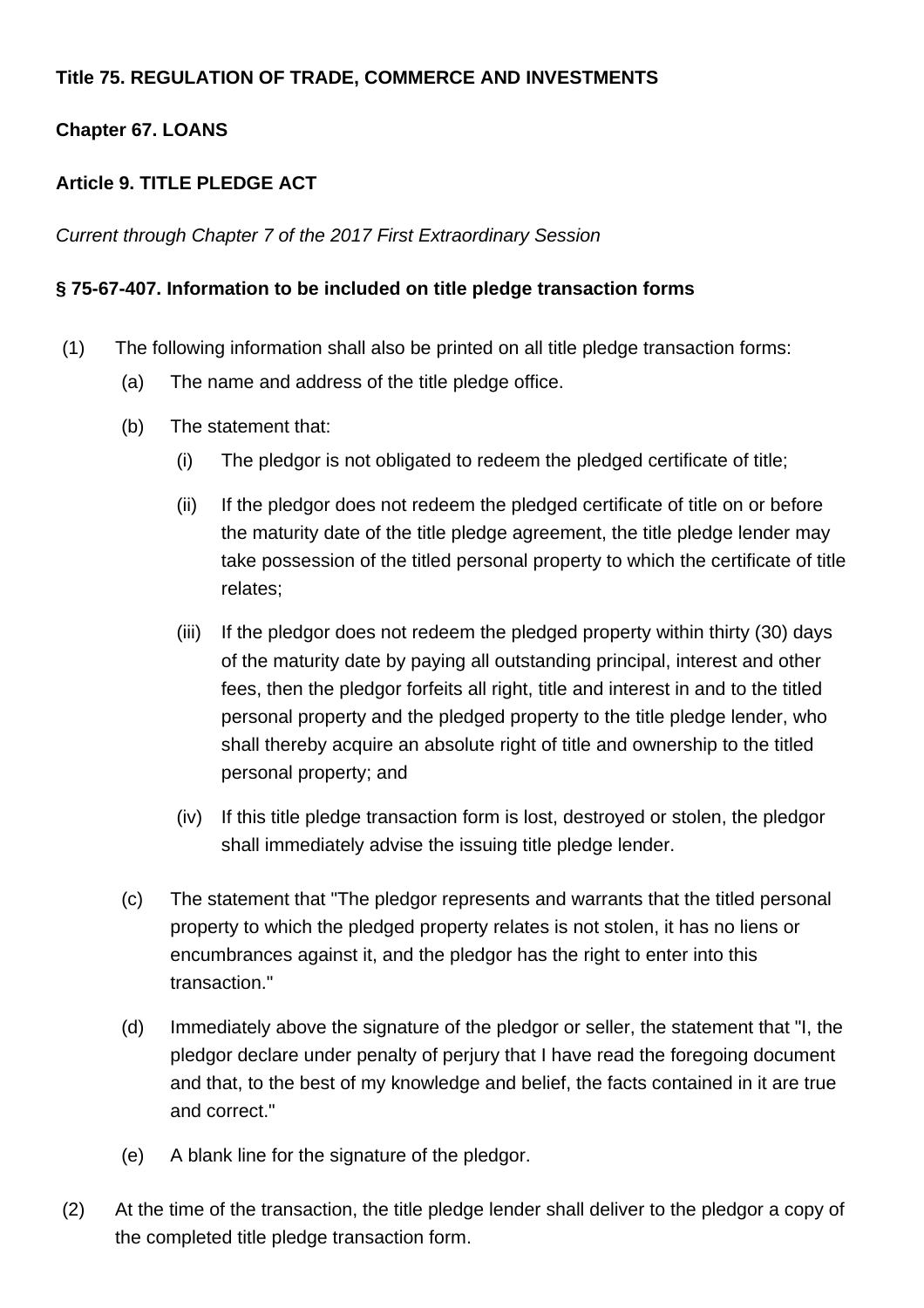**Cite as Miss. Code § 75-67-407**

**Source: Laws, 1997, ch. 610, § 5, eff. 4/22/1997.**

§ 75-67-409. Verification statement; record of transactions of pledged property.

\_\_\_\_\_\_\_\_\_\_\_\_\_\_\_\_\_\_\_\_\_\_\_\_\_\_\_\_\_\_\_\_\_\_\_\_\_\_\_\_\_\_\_\_\_\_\_\_\_\_\_\_\_\_\_\_\_\_\_\_\_\_\_\_\_\_\_\_\_\_\_\_\_\_

#### **Mississippi Statutes**

## **Title 75. REGULATION OF TRADE, COMMERCE AND INVESTMENTS**

### **Chapter 67. LOANS**

## **Article 9. TITLE PLEDGE ACT**

Current through Chapter 7 of the 2017 First Extraordinary Session

## **§ 75-67-409. Verification statement; record of transactions of pledged property**

- (1) The pledgor shall sign a statement verifying that the pledgor is the rightful owner of the pledged property and is entitled to pledge it. The pledgor shall receive an exact copy of the title pledge agreement which shall be signed by the title pledge lender or any employee of the title pledge lender.
- (2) The title pledge lender shall maintain a record of all transactions of pledged property on the premises for a period of two (2) years. A title pledge lender upon request shall provide to the appropriate law enforcement agency a complete record of all transactions. These records shall be a correct copy of the entries made of the title pledge transaction, except as to the amount of cash advanced for the pledged property and the monthly title pledge charge.
- (3) The title pledge lender shall maintain records that contain a complete payment history of each customer evidencing all principal payments, service charge and/or other charges. Those records also shall reflect any unpaid principal balance as well as a payoff balance that includes the accrued service charges.

\_\_\_\_\_\_\_\_\_\_\_\_\_\_\_\_\_\_\_\_\_\_\_\_\_\_\_\_\_\_\_\_\_\_\_\_\_\_\_\_\_\_\_\_\_\_\_\_\_\_\_\_\_\_\_\_\_\_\_\_\_\_\_\_\_\_\_\_\_\_\_\_\_\_

#### **Cite as Miss. Code § 75-67-409**

**Source: Laws, 1997, ch. 610, § 6; Laws, 2000, ch. 621, § 21, eff. 5/23/2000.**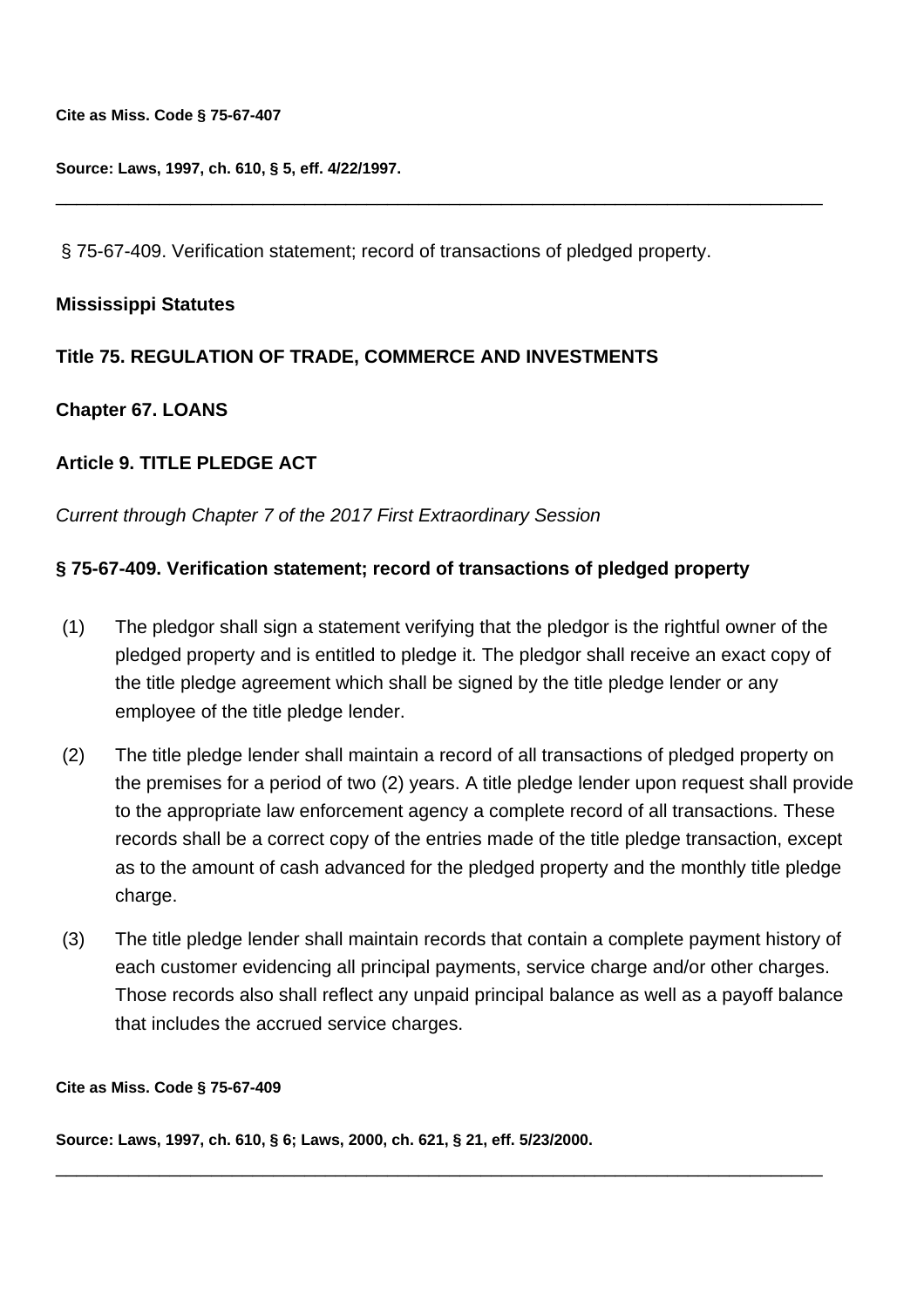§ 75-67-411. Right to redeem pledged property; failure to redeem.

## **Mississippi Statutes**

## **Title 75. REGULATION OF TRADE, COMMERCE AND INVESTMENTS**

## **Chapter 67. LOANS**

## **Article 9. TITLE PLEDGE ACT**

## Current through Chapter 7 of the 2017 First Extraordinary Session

## **§ 75-67-411. Right to redeem pledged property; failure to redeem**

- (1) A pledgor shall have no obligation to redeem pledged property or make any payment on a title pledge transaction. Upon the pledgor's failure to redeem the pledged property on or before the maturity date of the title pledge agreement or any extension or continuation thereof, the title pledge lender has the right to take possession of the titled personal property and to exercise a power of attorney to transfer title to the pledged property. In taking possession, the title pledge lender or his agent may proceed without judicial process if this can be done without breach of the peace; or, if necessary, may proceed by action to obtain judicial process.
- (2) If, within thirty (30) days after the maturity date, the pledgor redeems the pledged property by paying all outstanding principal, interest and other customary fees, the pledgor shall be given possession of the titled personal property and the pledged property without further charge.
- (3) If the pledgor fails to redeem the pledged property during the thirty-day period provided in subsection (2) of this section, then the pledgor shall thereby forfeit all right, title and interest in and to the titled personal property and the pledged property to the title pledge lender who shall thereby acquire an absolute right of title and ownership to the titled personal property. The title pledge lender shall then have the sole right and authority to sell or dispose of the titled personal property.
- (4) Notwithstanding anything in the preceding subsections of this section, the pledgor shall have three (3) business days after the title pledge lender has taken possession of the titled personal property to redeem the property by paying the amount of the unpaid principal balance, the delinquent service charge and the actual cost of the repossession. The cost of repossession shall include towing charges, storage charges paid to a third party and repairs made to the property to render it operable.
- (5) If the property is sold after the three-business-day period, the title pledge lender shall return to the pledgor eighty-five percent (85%) of the amount received from the sale above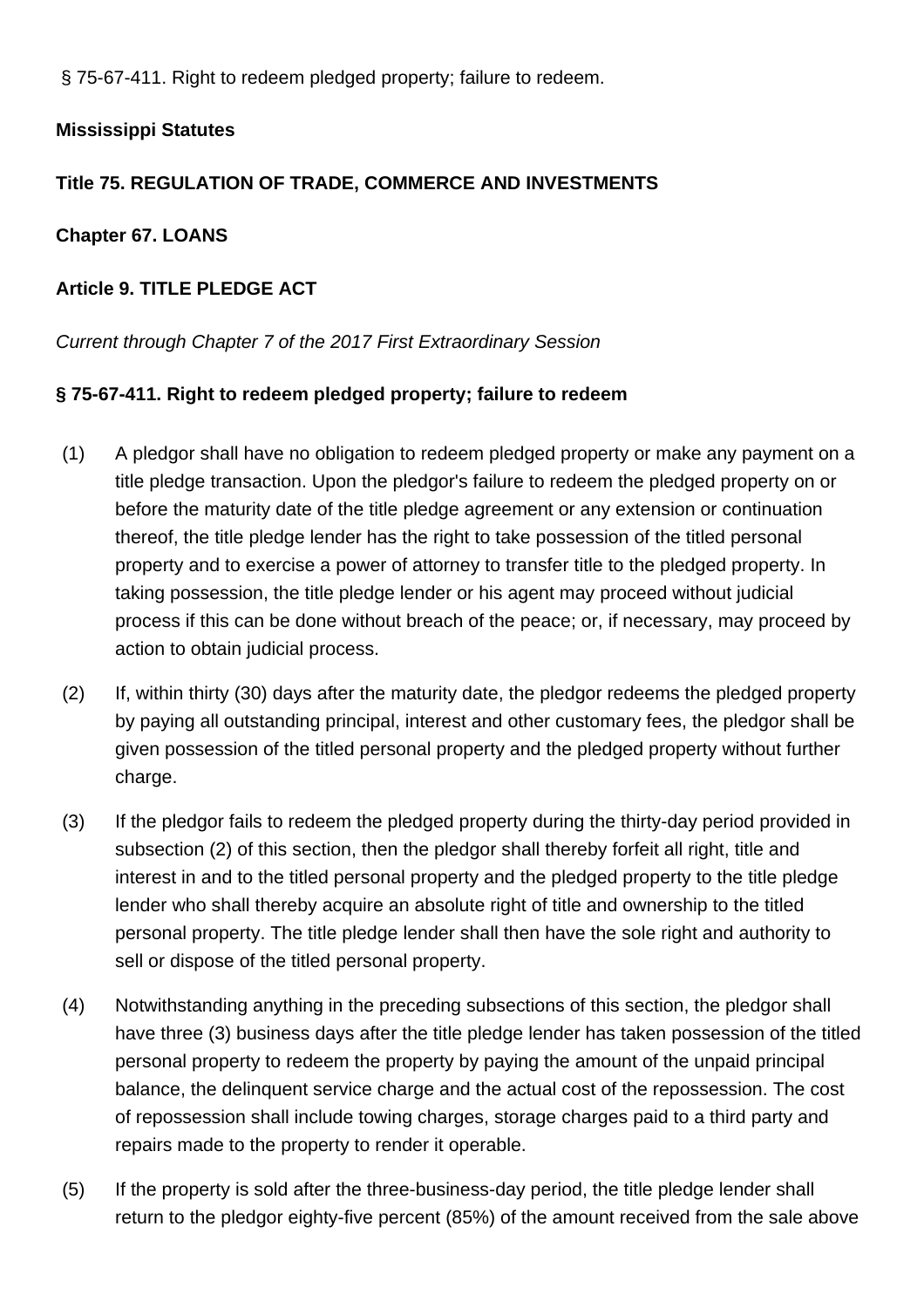the amount of the unpaid principal balance, the delinquent service charge, the actual cost of the repossession and a sales fee of One Hundred Dollars (\$ 100.00). However, any titled personal property that is deemed to be salvage by the title pledge lender may be sold or otherwise disposed of immediately upon repossession.

(6) The title pledge transaction form shall contain a provision written in boldface type of at least fourteen (14) point size that notifies the pledgor that the titled personal property is subject to sale at any time after the three-business-day period has expired, unless the property is deemed to be salvage by the title pledge lender, in which case the property may be sold or otherwise disposed of immediately. The transaction form shall have a space located near that provision that the pledgor must initial.

#### **Cite as Miss. Code § 75-67-411**

**Source: Laws, 1997, ch. 610, § 7; Laws, 2000, ch. 621, § 22, eff. 5/23/2000.**

§ 75-67-413. Title pledge service charge; extension of title pledge transaction period; additional payments on same pledged property to be evidenced by separate title pledge agreement.

\_\_\_\_\_\_\_\_\_\_\_\_\_\_\_\_\_\_\_\_\_\_\_\_\_\_\_\_\_\_\_\_\_\_\_\_\_\_\_\_\_\_\_\_\_\_\_\_\_\_\_\_\_\_\_\_\_\_\_\_\_\_\_\_\_\_\_\_\_\_\_\_\_\_

### **Mississippi Statutes**

## **Title 75. REGULATION OF TRADE, COMMERCE AND INVESTMENTS**

### **Chapter 67. LOANS**

## **Article 9. TITLE PLEDGE ACT**

### Current through Chapter 7 of the 2017 First Extraordinary Session

# **§ 75-67-413. Title pledge service charge; extension of title pledge transaction period; additional payments on same pledged property to be evidenced by separate title pledge agreement**

- (1) A title pledge lender may contract for and receive a title pledge service charge in lieu of interest or other charges for all services, expenses, cost and losses of every nature not to exceed twenty-five percent (25%) of the principal amount, per month, advanced in the title pledge transaction.
- (2) Any interest, charge or fees contracted for or received, directly or indirectly, in excess of the amount permitted under subsection (1) of this section shall be uncollectible and the title pledge transaction shall be void. The title pledge service charge allowed under subsection (1) of this section shall be deemed earned, due and owing as of the date of the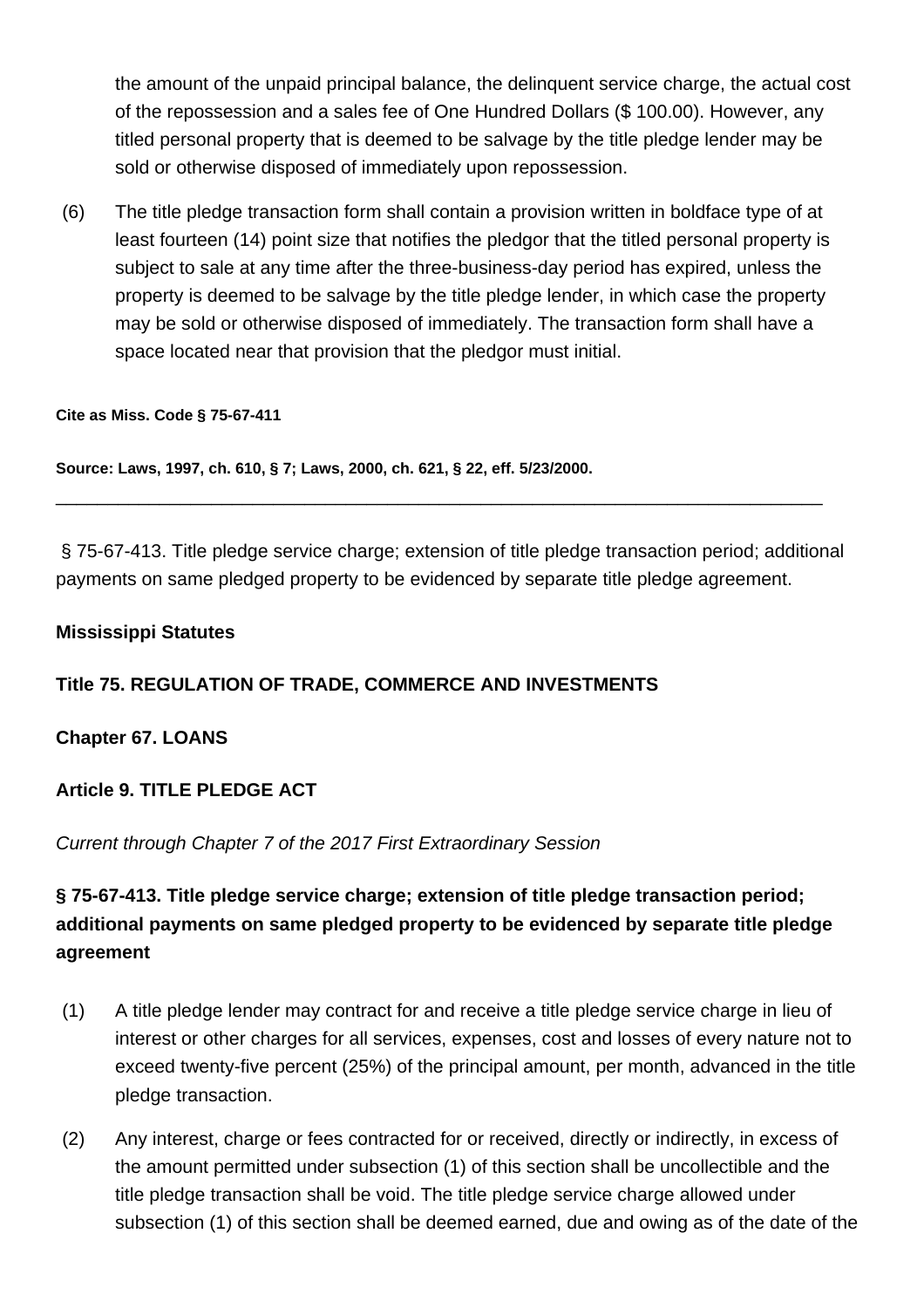title pledge transaction and a like sum shall be deemed earned, due and owing on the thirty-first day from the date of the transaction and on every thirtieth day thereafter.

- (3) By agreement of the parties, the maturity date of the title pledge transaction may be extended or continued for thirty-day periods, provided that the service charges as specified in subsection (1) are not exceeded for any extensions. All extensions or continuations of the title pledge transaction shall be evidenced in writing. No accrued interest or service charge shall be capitalized or added to the original principal of the title pledge transaction during any extension or continuation. Beginning with the first extension or continuation and at each successive extension or continuation thereafter, the pledgor shall be required to reduce the principal amount financed by at least ten percent (10%) of the original principal amount of the title pledge transaction. Notwithstanding any provision in this article to the contrary, if the pledgor fails to pay at least ten percent (10%) of the original principal amount at any such extension or continuation, the title pledge lender may, at its option, either (a) declare the outstanding principal and any service charges to be immediately due and payable, or (b) allow the transaction to be extended or continued, provided that the title pledge lender shall reduce the principal amount of the loan by ten percent (10%) of the original principal amount solely for the purposes of calculating its service charge. This reduction in principal shall continue to be owing by the pledgor in accordance with the title pledge transaction, but that amount shall not be entitled to accrue interest or service charges thereafter.
- (4) Any additional payment of funds on the same pledged property must be evidenced by a separate title pledge agreement. A title pledge lender shall not advance funds to a pledgor to pay off an existing title pledge agreement.

\_\_\_\_\_\_\_\_\_\_\_\_\_\_\_\_\_\_\_\_\_\_\_\_\_\_\_\_\_\_\_\_\_\_\_\_\_\_\_\_\_\_\_\_\_\_\_\_\_\_\_\_\_\_\_\_\_\_\_\_\_\_\_\_\_\_\_\_\_\_\_\_\_\_

**Cite as Miss. Code § 75-67-413**

**Source: Laws, 1997, ch. 610, § 8; Laws, 2000, ch. 621, § 23, eff. 5/23/2000.**

§ 75-67-415. Prohibited actions of title pledge lender.

### **Mississippi Statutes**

### **Title 75. REGULATION OF TRADE, COMMERCE AND INVESTMENTS**

### **Chapter 67. LOANS**

### **Article 9. TITLE PLEDGE ACT**

Current through Chapter 7 of the 2017 First Extraordinary Session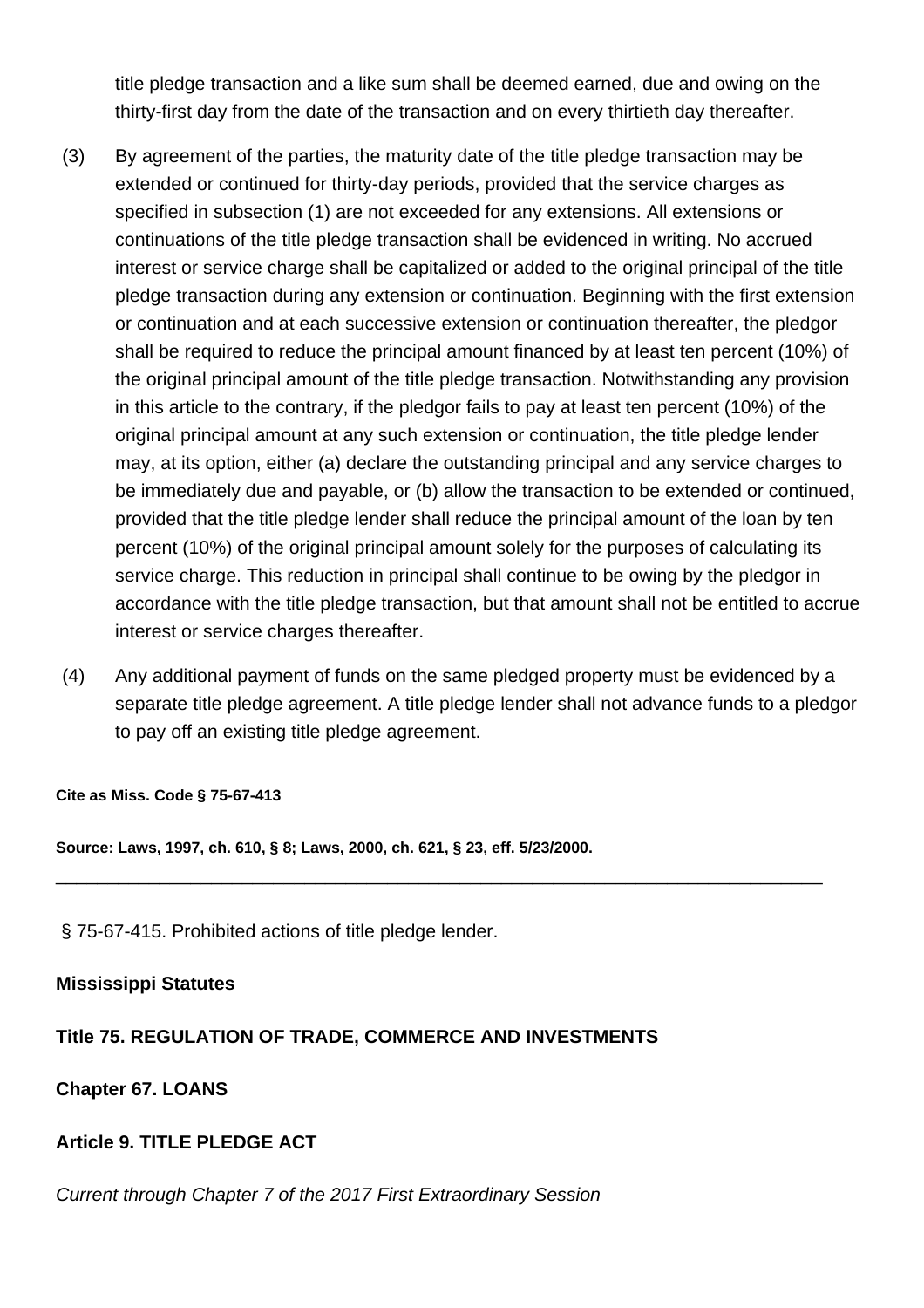## **§ 75-67-415. Prohibited actions of title pledge lender**

A title pledge lender, or any agent or employee of such title pledge lender, shall not:

- (a) Falsify or intentionally fail to make an entry of any material matter in a title pledge lender transaction form.
- (b) Refuse to allow the commissioner, the appropriate law enforcement official, state attorney, or any of their designated representatives having appropriate jurisdiction, to inspect completed title pledge transaction forms or pledged property during the ordinary hours of the title pledge lender's business or other times acceptable to both parties.
- (c) Enter into a title pledge agreement with a person under the age of eighteen (18) years.
- (d) Make any agreement requiring or allowing the personal liability of a pledgor or the waiver of any of the provisions of this article.
- (e) Knowingly enter into a title pledge agreement with any person who is under the influence of drugs or alcohol when such condition is visible or apparent, or with any person using a name other than his own name or the registered name of his business.
- (f) Enter into a title pledge agreement in which the amount of money loaned in consideration of the pledge of any single certificate of title exceeds Two Thousand Five Hundred Dollars (\$ 2,500.00).
- (g) Fail to exercise reasonable care in the safekeeping of pledged property or of titled personal property repossessed pursuant to this article.
- (h) Fail to return pledged property or repossessed titled personal property to a pledgor, with any and all of the title pledge lender's liens on the property properly released, upon payment of the full amount due the title pledge lender, unless the property has been seized or impounded by an authorized law enforcement agency, taken into custody by a court, or otherwise disposed of by court order.
- (i) Sell or otherwise charge for insurance in connection with a title pledge agreement.

### **Cite as Miss. Code § 75-67-415**

**Source: Laws, 1997, ch. 610, § 9, eff. 4/22/1997.**

§ 75-67-417. Presentation of title pledge transaction form; lost, destroved, or stolen forms.

\_\_\_\_\_\_\_\_\_\_\_\_\_\_\_\_\_\_\_\_\_\_\_\_\_\_\_\_\_\_\_\_\_\_\_\_\_\_\_\_\_\_\_\_\_\_\_\_\_\_\_\_\_\_\_\_\_\_\_\_\_\_\_\_\_\_\_\_\_\_\_\_\_\_

## **Mississippi Statutes**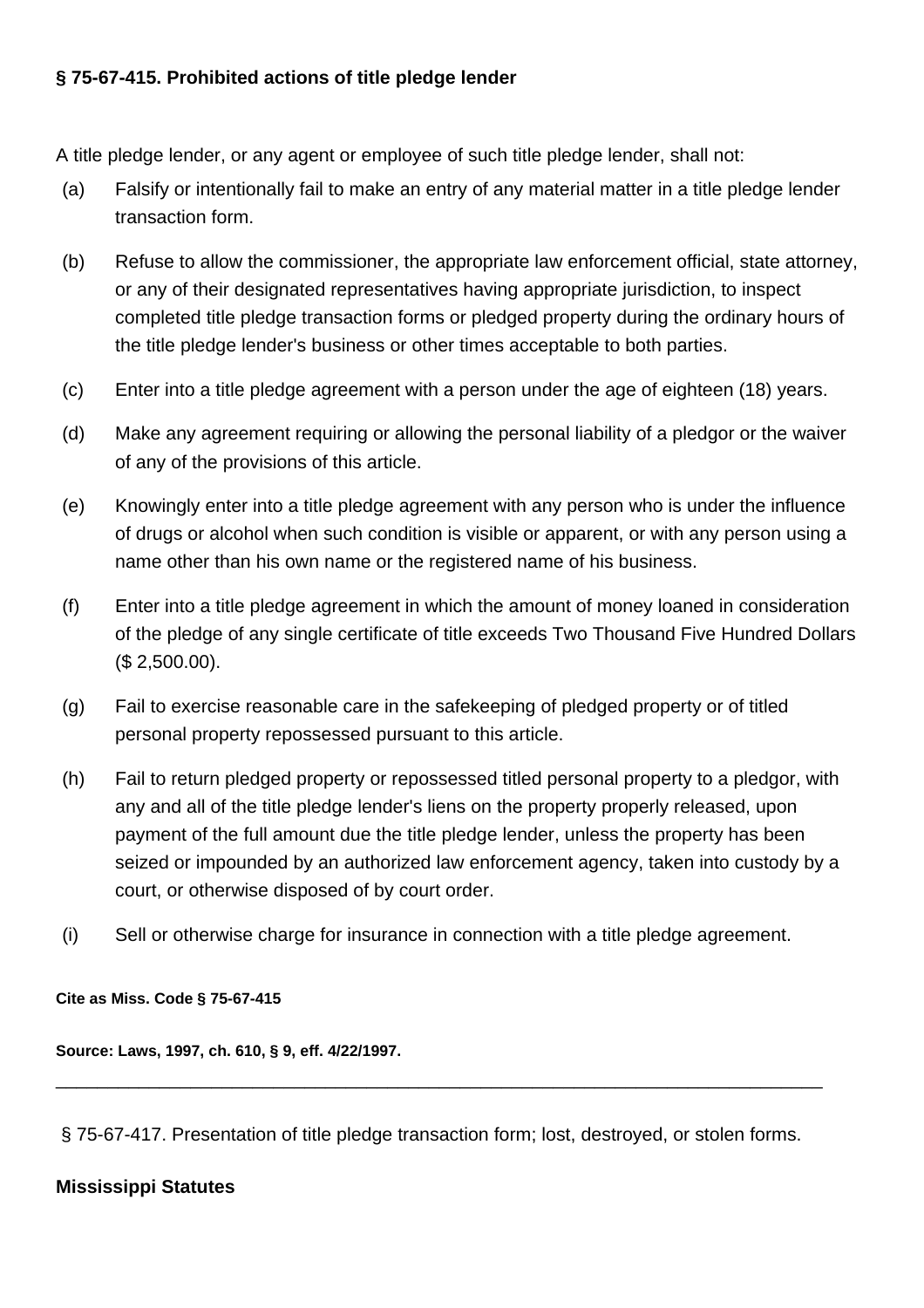## **Title 75. REGULATION OF TRADE, COMMERCE AND INVESTMENTS**

## **Chapter 67. LOANS**

## **Article 9. TITLE PLEDGE ACT**

Current through Chapter 7 of the 2017 First Extraordinary Session

### **§ 75-67-417. Presentation of title pledge transaction form; lost, destroyed, or stolen forms**

- (1) Any person presenting identification of himself and presenting the pledgor's copy of the title pledge transaction form to the title pledge lender is presumed to be entitled to redeem the pledged property described in the title pledge lender transaction form; provided, however, that if the title pledge lender determines that the person is not the original pledgor, the title pledge lender is not required to allow the redemption of the pledged property by such person. The person redeeming the pledged property must sign the pledgor's copy of the title pledge transaction form, which the title pledge lender may retain to evidence such person's receipt of the pledged property. If the person redeeming the pledged property is not the original pledgor, that person must show identification to the title pledge lender, and the title pledge lender shall record the person's name and address on the title pledge transaction form retained by the title pledge lender. The title pledge lender shall not be liable to the original pledgor for having allowed the redemption of the pledged property by another person pursuant to this subsection (1).
- (2) If the pledgor's copy of the title pledge transaction form is lost, destroyed or stolen, the pledgor must notify the title pledge lender in writing by certified or registered mail, return receipt requested, or in person evidenced by a signed receipt, and receipt of this notice shall invalidate such title pledge transaction form if the pledged property has not previously been redeemed. Before delivering the pledged property or issuing a new title pledge transaction form, the title pledge lender shall require the pledgor to make a written statement of the loss, destruction or theft of the pledgor's copy of the title pledge transaction form. The title pledge lender shall record on the written statement the type of identification and the identification number accepted from the pledgor, the date the statement is given and the number of the title pledge transaction form lost, destroyed or stolen. The statement shall be signed by the title pledge lender or the title pledge office employee who accepts the statement from the pledgor. A title pledge lender is entitled to a fee not to exceed Five Dollars (\$ 5.00) in connection with each such lost, destroyed or stolen title pledge transaction form and the taking of a properly prepared written statement.
- (3) No sales tax shall be deemed due or collectible in connection with the redemption of pledged property under this article.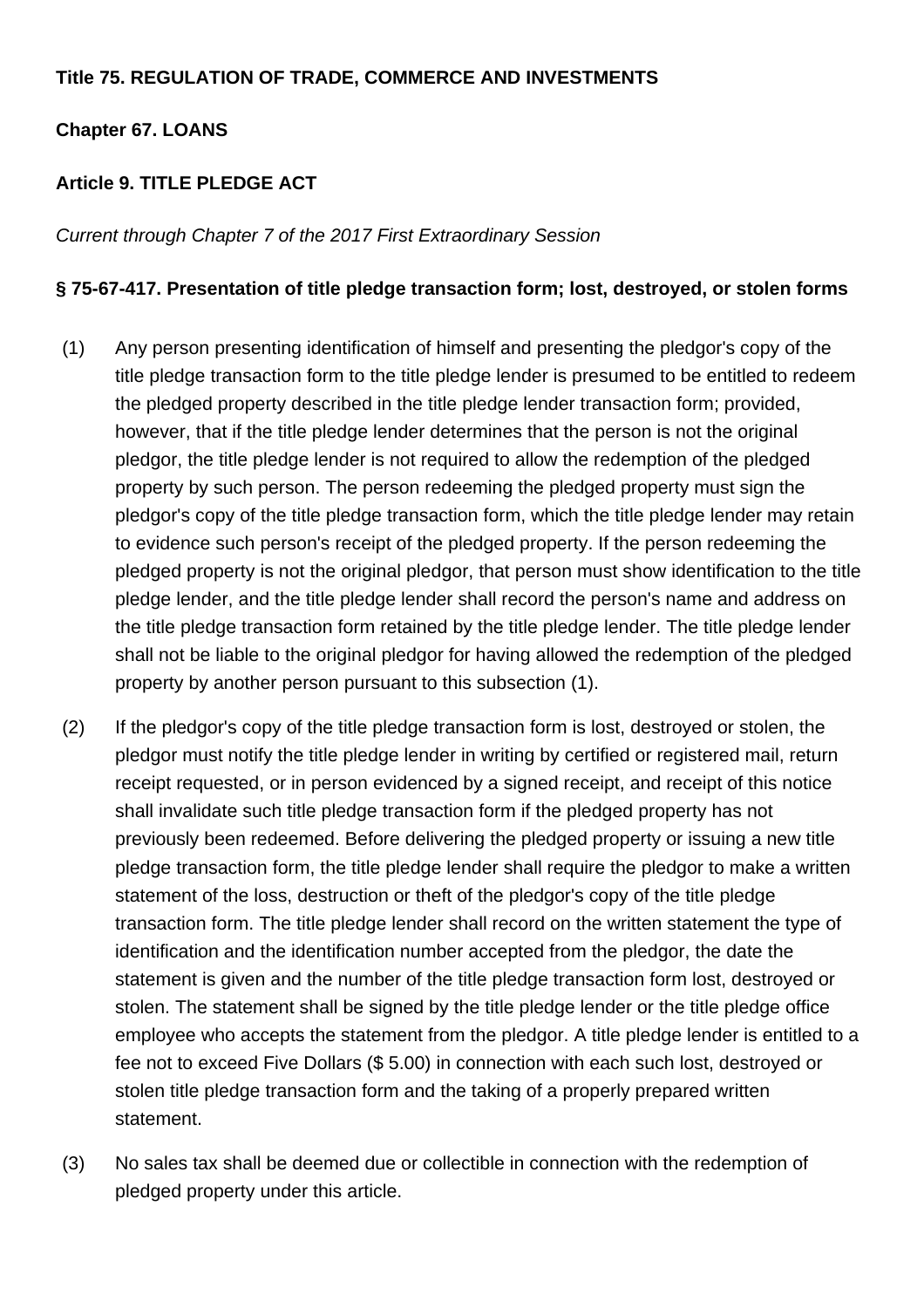**Source: Laws, 1997, ch. 610, § 10, eff. 4/22/1997.**

§ 75-67-419. License requirements for title pledge lender; annual fees; temporary license.

\_\_\_\_\_\_\_\_\_\_\_\_\_\_\_\_\_\_\_\_\_\_\_\_\_\_\_\_\_\_\_\_\_\_\_\_\_\_\_\_\_\_\_\_\_\_\_\_\_\_\_\_\_\_\_\_\_\_\_\_\_\_\_\_\_\_\_\_\_\_\_\_\_\_

#### **Mississippi Statutes**

### **Title 75. REGULATION OF TRADE, COMMERCE AND INVESTMENTS**

### **Chapter 67. LOANS**

### **Article 9. TITLE PLEDGE ACT**

Current through Chapter 7 of the 2017 First Extraordinary Session

#### **§ 75-67-419. License requirements for title pledge lender; annual fees; temporary license**

- (1) A person may not engage in business as a title pledge lender or otherwise portray himself as a title pledge lender unless the person has a valid license authorizing engagement in the business. A separate license is required for each place of business under this article. The commissioner may issue more than one (1) license to a person if that person complies with this article for each license. A new license or application to transfer an existing license is required upon a change, directly or beneficially, in the ownership of any licensed title pledge office and an application shall be made to the commissioner in accordance with this article.
- (2) When a licensee wishes to move a title pledge office to another location, the licensee shall give thirty (30) days prior written notice to the commissioner who shall amend the license accordingly.
- (3) Each license shall remain in full force and effect until relinquished, suspended, revoked or expired. With each initial application for a license, the applicant shall pay the commissioner at the time of making the application a license fee of Seven Hundred Fifty Dollars (\$ 750.00), and on or before June 1 of each year thereafter, an annual renewal fee of Four Hundred Seventy-five Dollars (\$ 475.00). If the annual fee remains unpaid thirty (30) days after June 1, the license shall thereupon expire, but not before June 30 of any year for which the annual fee has been paid. If any person engages in business as provided for in this article without paying the license fee provided for in this article before commencing business or before the expiration of such person's current license, as the case may be, then the person shall be liable for the full amount of the license fee, plus a penalty in an amount not to exceed Twenty-five Dollars (\$ 25.00) for each day that the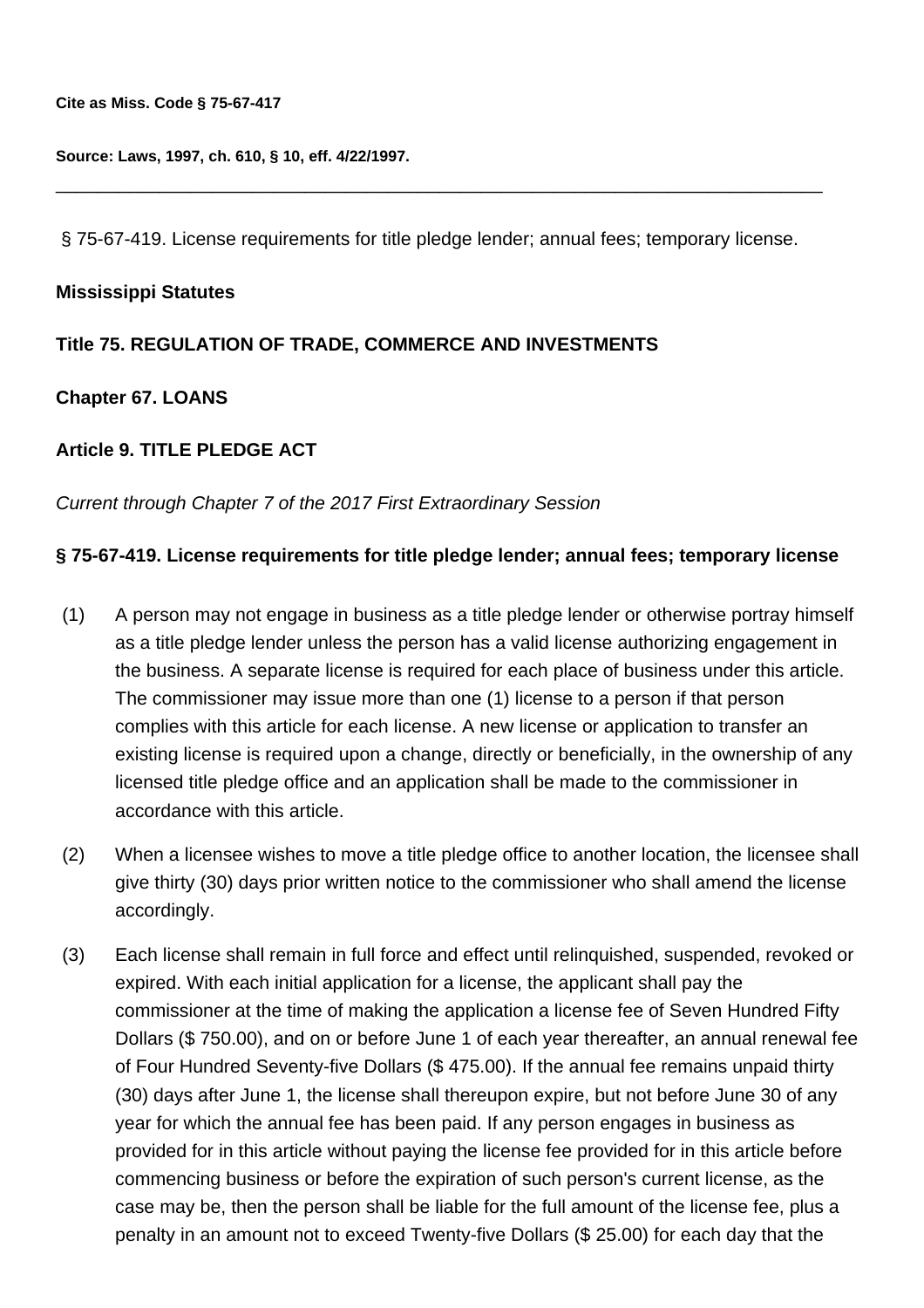person has engaged in the business without a license or after the expiration of a license. All licensing fees and penalties shall be paid into the Consumer Finance Fund of the Department of Banking and Consumer Finance.

- (4) Notwithstanding other provisions of this article, the commissioner may issue a temporary license authorizing the operation of a title pledge office on the receipt of an application to transfer a license from one person to another or on the receipt of an application for a license involving principals and owners that are substantially identical to those of an existing licensed title pledge office. The temporary license is effective until the permanent license is issued or denied.
- (5) Notwithstanding other provisions of this article, neither a new license nor an application to transfer an existing license shall be required upon any change, directly or beneficially, in the ownership of any licensed title pledge office incorporated under the laws of this state or any other state so long as the licensee continues to operate as a corporation doing a title pledge business under the license. The commissioner may, however, require the licensee to provide such information as he deems reasonable and appropriate concerning the officer and directors of the corporation and persons owning in excess of twenty-five percent (25%) of the outstanding shares of the corporation.

\_\_\_\_\_\_\_\_\_\_\_\_\_\_\_\_\_\_\_\_\_\_\_\_\_\_\_\_\_\_\_\_\_\_\_\_\_\_\_\_\_\_\_\_\_\_\_\_\_\_\_\_\_\_\_\_\_\_\_\_\_\_\_\_\_\_\_\_\_\_\_\_\_\_

#### **Cite as Miss. Code § 75-67-419**

**Source: Laws, 1997, ch. 610, § 11; Laws, 2000, ch. 621, § 24, eff. 5/23/2000.**

§ 75-67-421. Eligibility requirements for title pledge lender license.

### **Mississippi Statutes**

## **Title 75. REGULATION OF TRADE, COMMERCE AND INVESTMENTS**

**Chapter 67. LOANS**

## **Article 9. TITLE PLEDGE ACT**

Current through Chapter 7 of the 2017 First Extraordinary Session

## **§ 75-67-421. Eligibility requirements for title pledge lender license**

- (1) To be eligible for a title pledge lender license, an applicant shall:
	- (a) Operate lawfully and fairly within the purposes of this article;
	- (b) Not have been convicted of a felony in the last ten (10) years or be active as a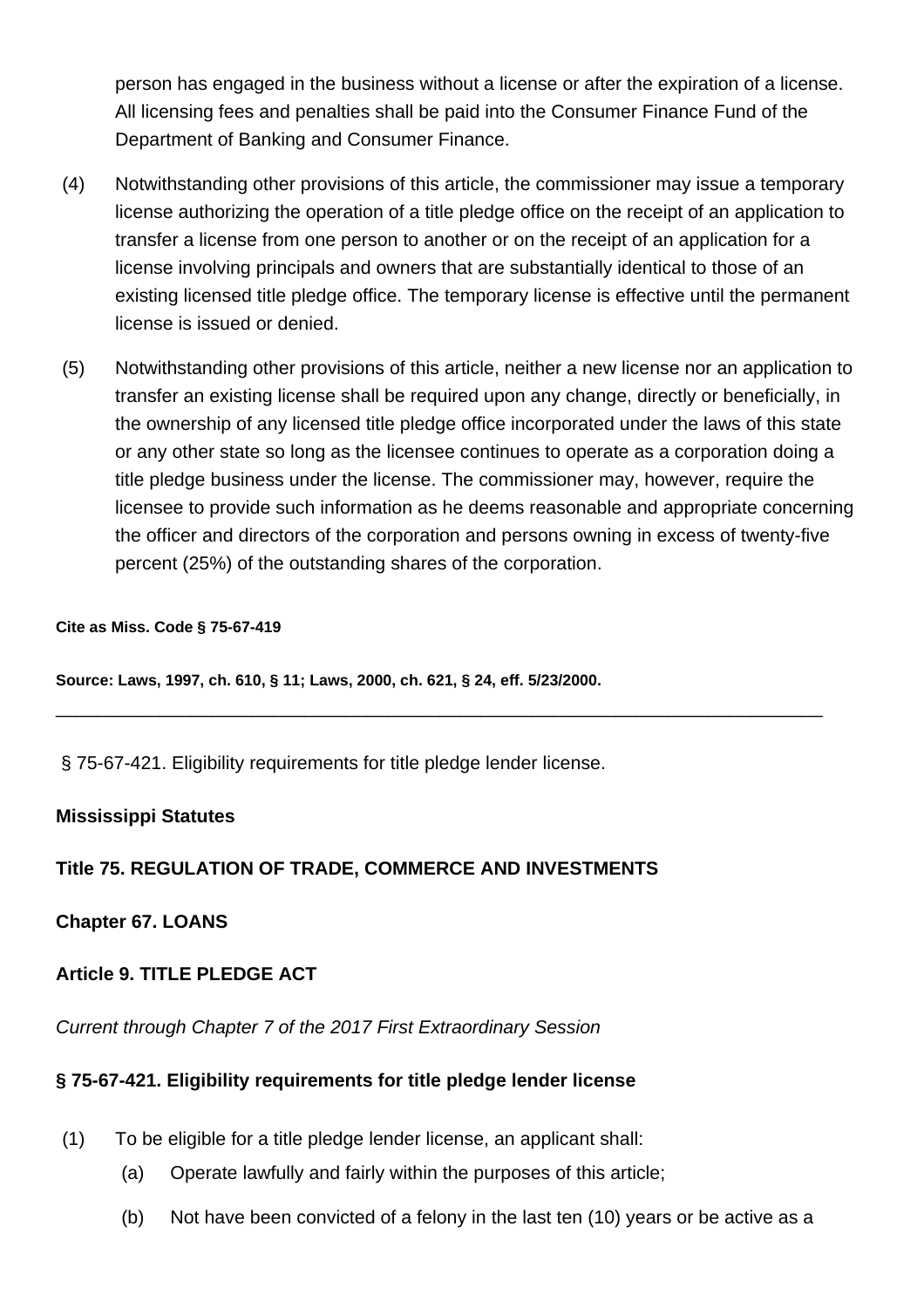beneficial owner for someone who has been convicted of a felony in the last ten (10) years;

- (c) File with the commissioner a bond with good security in the penal sum of Fifty Thousand Dollars (\$ 50,000.00) for each location at which the applicant proposes to engage in the business of title pledge lending, but in no event shall the aggregate amount of the bond for all locations per applicant exceed Two Hundred Fifty Thousand Dollars (\$ 250,000.00) and no more than Fifty Thousand Dollars (\$ 50,000.00) shall be payable or recoverable on the bond for each location; the bond shall be payable to the State of Mississippi for the faithful performance by the licensee of the duties and obligations pertaining to the business so licensed and the prompt payment of any judgment which may be recovered against the licensee on account of damages or other claim arising directly or collaterally from any violation of the provisions of this article; the bond shall not be valid until it is approved by the commissioner; the applicant may file, in lieu thereof, cash, a certificate of deposit, or government bonds in the amount of Twenty-five Thousand Dollars (\$ 25,000.00) for each location at which the applicant proposes to engage in the business of title pledge lending, but in no event shall the aggregate amount of the cash, certificate of deposit or government bonds for all locations per applicant exceed Two Hundred Fifty Thousand Dollars (\$ 250,000.00) and no more than Twenty-five Thousand Dollars (\$ 25,000.00) shall be payable or recoverable on the cash, certificate of deposit or government bonds for each location; the deposit of the cash, certificate of deposit or government bonds shall be filed with the commissioner and is subject to the same terms and conditions as are provided for in the surety bond required herein; any interest or earnings on such deposits are payable to the depositor.
- (d) File with the commissioner an application accompanied by a set of fingerprints from any local law enforcement agency, and the initial license fee required in this article. In order to determine the applicant's suitability for license, the commissioner shall forward the fingerprints to the Department of Public Safety; and if no disqualifying record is identified at the state level, the fingerprints shall be forwarded by the Department of Public Safety to the FBI for a national criminal history record check.
- (2) Upon the filing of an application in a form prescribed by the commissioner, accompanied by the fee and documents required in this article, the department shall investigate to ascertain whether the qualifications prescribed by this article have been satisfied. If the commissioner finds that the qualifications have been satisfied and, if he approves the documents so filed by the applicant, he shall issue to the applicant a license to engage in the business of title pledge lending in this state.
- (3) Complete and file with the commissioner an annual renewal application accompanied by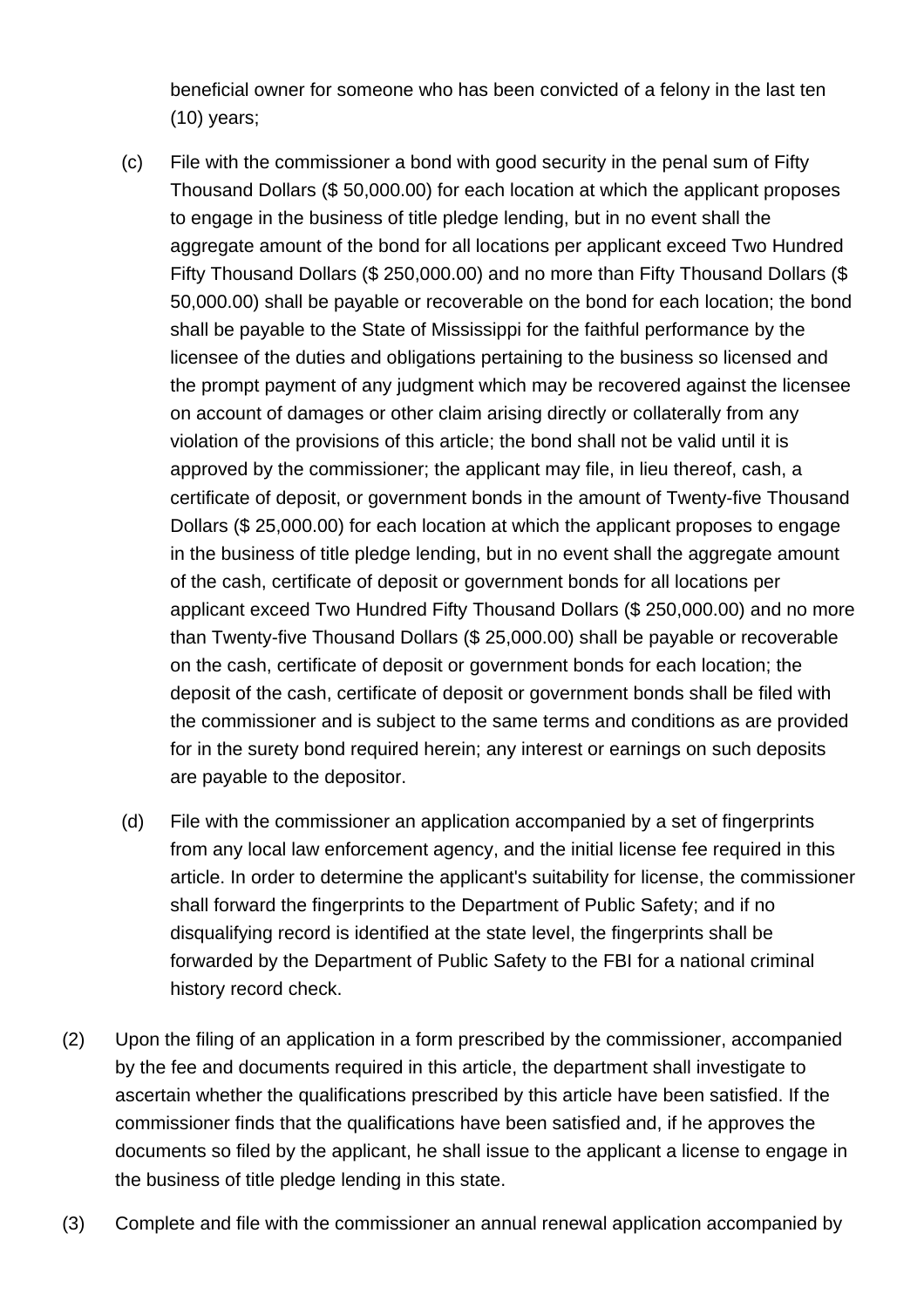the renewal fee required in this article.

(4) The license shall be kept conspicuously posted in the place of business of the licensee.

#### **Cite as Miss. Code § 75-67-421**

**Source: Laws, 1997, ch. 610, § 12; Laws, 2000, ch. 621, § 25; Laws, 2003, ch. 339, § 1; Laws, 2005, ch. 430, § 1, eff. 3/21/2005.**

\_\_\_\_\_\_\_\_\_\_\_\_\_\_\_\_\_\_\_\_\_\_\_\_\_\_\_\_\_\_\_\_\_\_\_\_\_\_\_\_\_\_\_\_\_\_\_\_\_\_\_\_\_\_\_\_\_\_\_\_\_\_\_\_\_\_\_\_\_\_\_\_\_\_

§ 75-67-423. Grounds for suspension of license; notice and hearing requirements.

#### **Mississippi Statutes**

### **Title 75. REGULATION OF TRADE, COMMERCE AND INVESTMENTS**

### **Chapter 67. LOANS**

### **Article 9. TITLE PLEDGE ACT**

Current through Chapter 7 of the 2017 First Extraordinary Session

### **§ 75-67-423. Grounds for suspension of license; notice and hearing requirements**

- (1) The commissioner may, after notice and hearing, suspend or revoke any license if it finds that:
	- (a) The licensee, either knowingly, or without the exercise of due care to prevent the same, has violated any provision of this article;
	- (b) Any fact or condition exists which, if it had existed or had been known to exist at the time of the original application for the license, clearly would have justified the commissioner in refusing the license;
	- (c) The licensee has aided, abetted or conspired with an individual or person to circumvent or violate the requirements of this article;
	- (d) The licensee, or a legal or beneficial owner of the license, has been convicted of a crime that the commissioner finds directly relates to the duties and responsibilities of the occupation of title pledge lender.
- (2) The commissioner may conditionally license or place on probation a person whose license has been suspended or may reprimand a licensee for a violation of this article.
- (3) The manner of giving notice and conducting a hearing as required by subsection (1) of this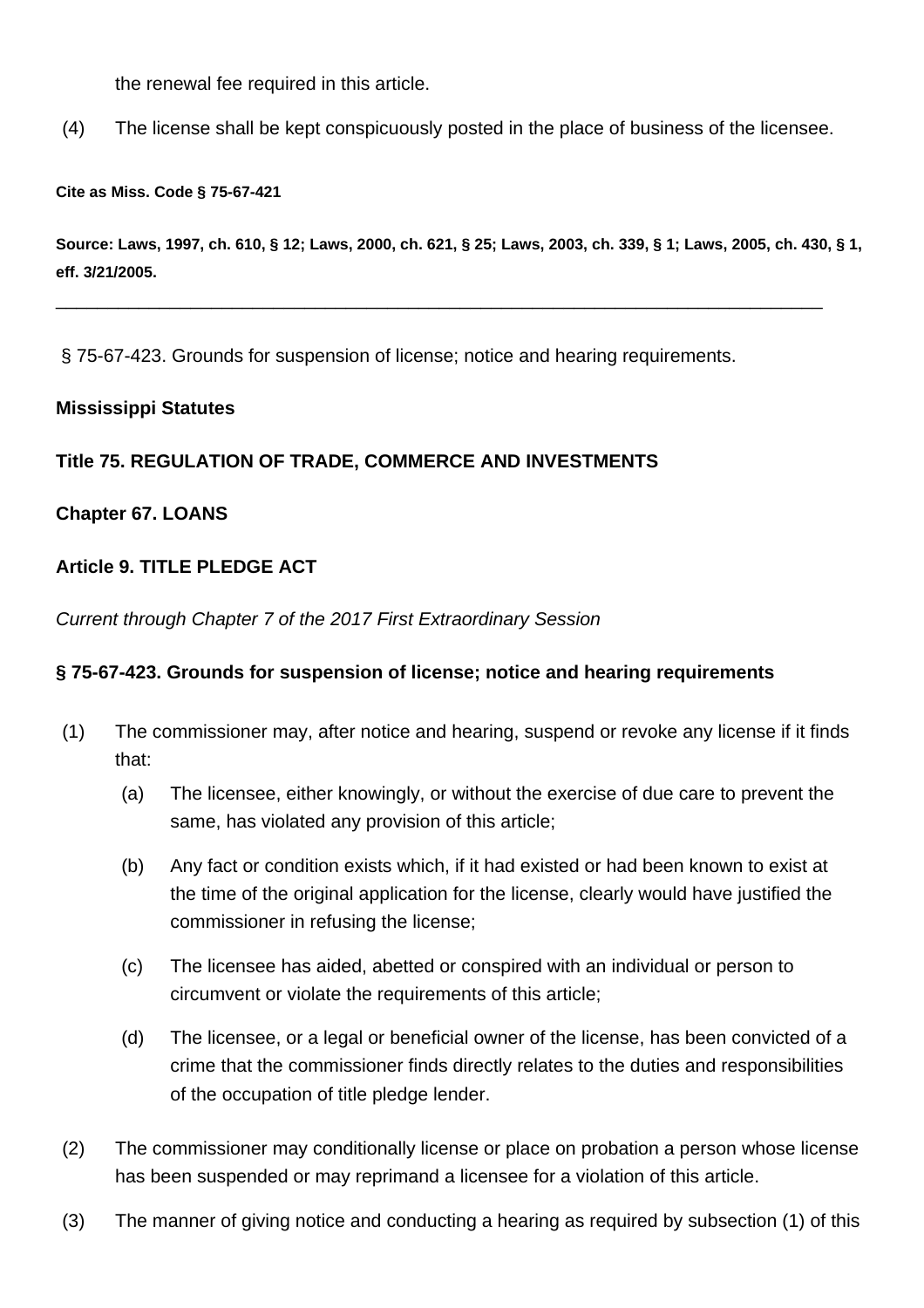section shall be performed in accordance with Mississippi Administrative Procedures Law, Section 25-43-1.101 et seq., Mississippi Code of 1972.

- (4) Any licensee may surrender any license by delivering it to the commissioner with written notice of its surrender, but such surrender shall not affect the licensee's civil or criminal liability for acts committed prior thereto.
- (5) No revocation, suspension or surrender of any license shall impair or affect the obligation of any pre-existing lawful contract between the licensee and any pledgor. Any title pledge transaction made without benefit of license is void.
- (6) The commissioner may reinstate suspended licenses or issue new licenses to a person whose license or licenses have been revoked if no fact or condition then exists that clearly would have justified the commissioner in refusing originally to issue a license under this article.
- (7) The appropriate local law enforcement agency shall be notified of any licensee who has his license suspended or revoked as provided by this article.
- (8) The Commissioner of Banking and Consumer Finance shall enforce the provisions of this section.

#### **Cite as Miss. Code § 75-67-423**

**Source: Laws, 1997, ch. 610, § 13, eff. 4/22/1997.**

§ 75-67-425. Oath required for new or transferred license; application; contents of application.

\_\_\_\_\_\_\_\_\_\_\_\_\_\_\_\_\_\_\_\_\_\_\_\_\_\_\_\_\_\_\_\_\_\_\_\_\_\_\_\_\_\_\_\_\_\_\_\_\_\_\_\_\_\_\_\_\_\_\_\_\_\_\_\_\_\_\_\_\_\_\_\_\_\_

### **Mississippi Statutes**

## **Title 75. REGULATION OF TRADE, COMMERCE AND INVESTMENTS**

## **Chapter 67. LOANS**

## **Article 9. TITLE PLEDGE ACT**

Current through Chapter 7 of the 2017 First Extraordinary Session

## **§ 75-67-425. Oath required for new or transferred license; application; contents of application**

(1) An application for a new title pledge office license, the transfer of an existing title pledge office license or the approval of a change in the ownership of a licensed title pledge office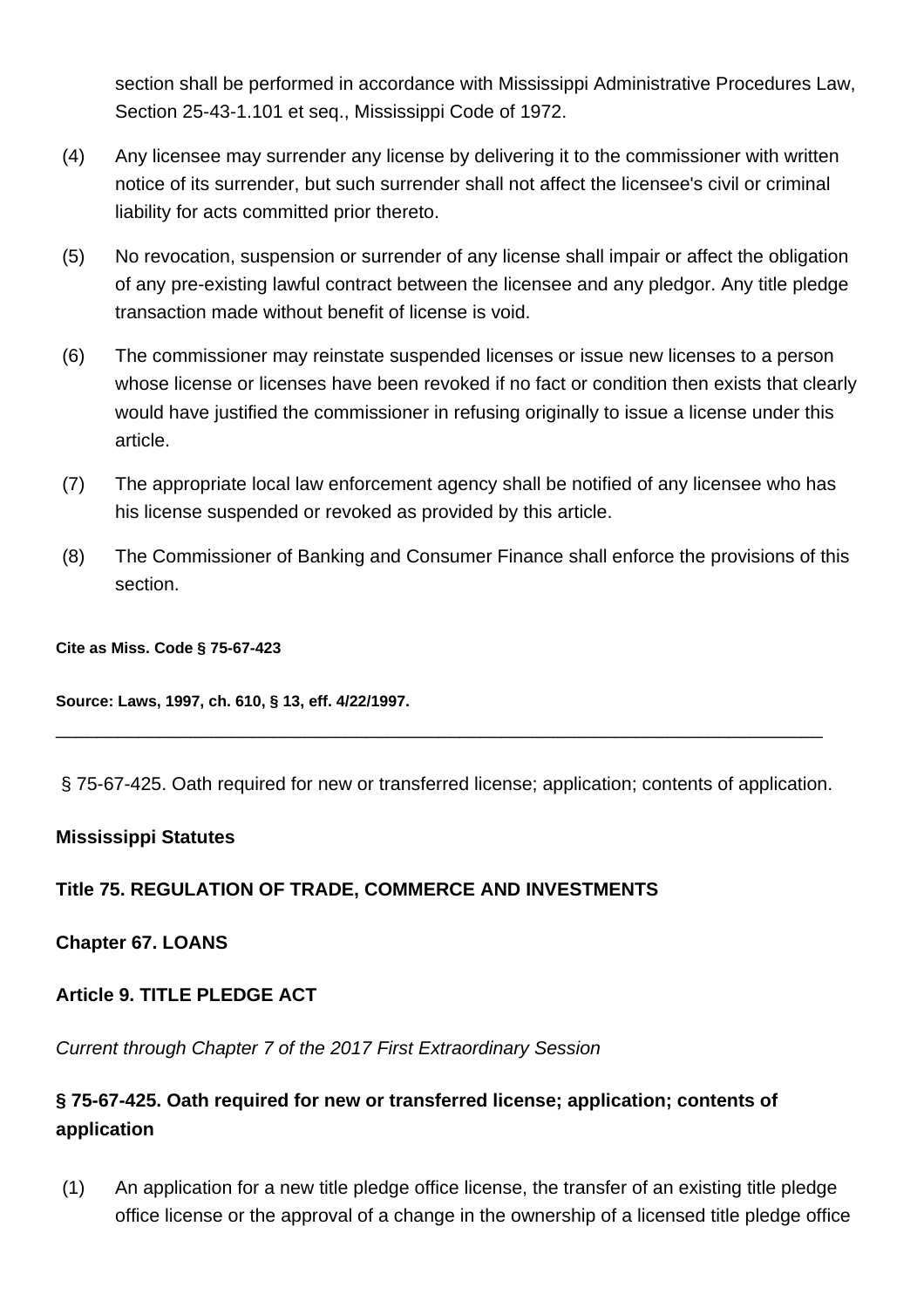shall be under oath and shall state the full name and place of residence of the applicant, the place where the business is to be conducted and other relevant information required by the commissioner. If the applicant is a partnership, the application shall state the full name of each partner. If the applicant is a corporation, the application shall state the full name and address of each officer, shareholder and director.

(2) Notwithstanding the provisions of this section, the application need not state the full name and address of each shareholder, if the applicant is owned directly or beneficially by a person which as an issuer has a class of securities registered pursuant to Section 12 of the Securities Exchange Act of 1934 or is an issuer of securities which is required to file reports with the Securities and Exchange Commission pursuant to Section 15(d) of the Securities Exchange Act, provided that such person files with the commissioner such information, documents and reports as are required by the provision of the Securities Exchange Act to be filed by such issuer with the Securities and Exchange Commission.

\_\_\_\_\_\_\_\_\_\_\_\_\_\_\_\_\_\_\_\_\_\_\_\_\_\_\_\_\_\_\_\_\_\_\_\_\_\_\_\_\_\_\_\_\_\_\_\_\_\_\_\_\_\_\_\_\_\_\_\_\_\_\_\_\_\_\_\_\_\_\_\_\_\_

#### **Cite as Miss. Code § 75-67-425**

**Source: Laws, 1997, ch. 610, § 14, eff. 4/22/1997.**

§ 75-67-427. Prerequisites to confiscating pledged property.

#### **Mississippi Statutes**

### **Title 75. REGULATION OF TRADE, COMMERCE AND INVESTMENTS**

### **Chapter 67. LOANS**

### **Article 9. TITLE PLEDGE ACT**

Current through Chapter 7 of the 2017 First Extraordinary Session

### **§ 75-67-427. Prerequisites to confiscating pledged property**

- (1) No pledged property can be confiscated without the following actions having been accomplished:
	- (a) A police report being made in a timely manner;
	- (b) A warrant sworn out for the person who pledged the property to the title pledge lender; and
	- (c) A theft report or a National Crime Information Center (NCIC) report identifying the pledged property to be confiscated along with a request for restitution, pursuant to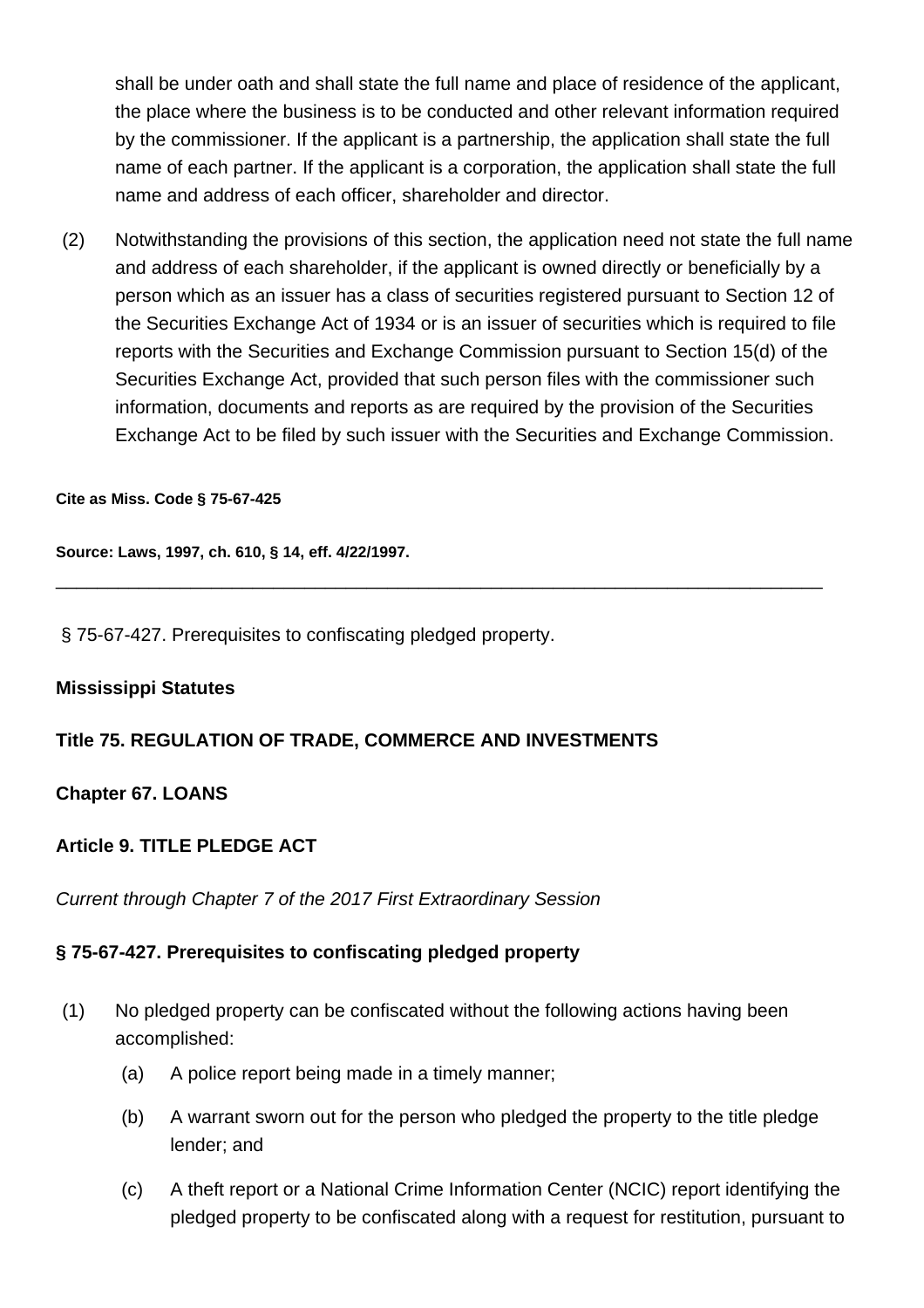law.

- (2) Pledged property can be put on a one-time seven-day hold by the authorized law enforcement authorities.
- (3) Confiscated pledged property shall be returned to the title pledge lender by the law enforcement authorities as soon as possible when determined that the pledged property has no rightful owner.

\_\_\_\_\_\_\_\_\_\_\_\_\_\_\_\_\_\_\_\_\_\_\_\_\_\_\_\_\_\_\_\_\_\_\_\_\_\_\_\_\_\_\_\_\_\_\_\_\_\_\_\_\_\_\_\_\_\_\_\_\_\_\_\_\_\_\_\_\_\_\_\_\_\_

**Cite as Miss. Code § 75-67-427**

**Source: Laws, 1997, ch. 610, § 15, eff. 4/22/1997.**

§ 75-67-429. Penalties for operating title pledge office without a license.

## **Mississippi Statutes**

## **Title 75. REGULATION OF TRADE, COMMERCE AND INVESTMENTS**

## **Chapter 67. LOANS**

## **Article 9. TITLE PLEDGE ACT**

Current through Chapter 7 of the 2017 First Extraordinary Session

## **§ 75-67-429. Penalties for operating title pledge office without a license**

Any person who engages in the business of operating a title pledge office without first securing a license prescribed by this article shall be guilty of a misdemeanor and, upon conviction thereof, shall be punishable by a fine not in excess of One Thousand Dollars (\$ 1,000.00) or by confinement in the county jail for not more than one (1) year, or both.

\_\_\_\_\_\_\_\_\_\_\_\_\_\_\_\_\_\_\_\_\_\_\_\_\_\_\_\_\_\_\_\_\_\_\_\_\_\_\_\_\_\_\_\_\_\_\_\_\_\_\_\_\_\_\_\_\_\_\_\_\_\_\_\_\_\_\_\_\_\_\_\_\_\_

**Cite as Miss. Code § 75-67-429**

**Source: Laws, 1997, ch. 610, § 16, eff. 4/22/1997.**

§ 75-67-431. Penalties for violation of chapter.

## **Mississippi Statutes**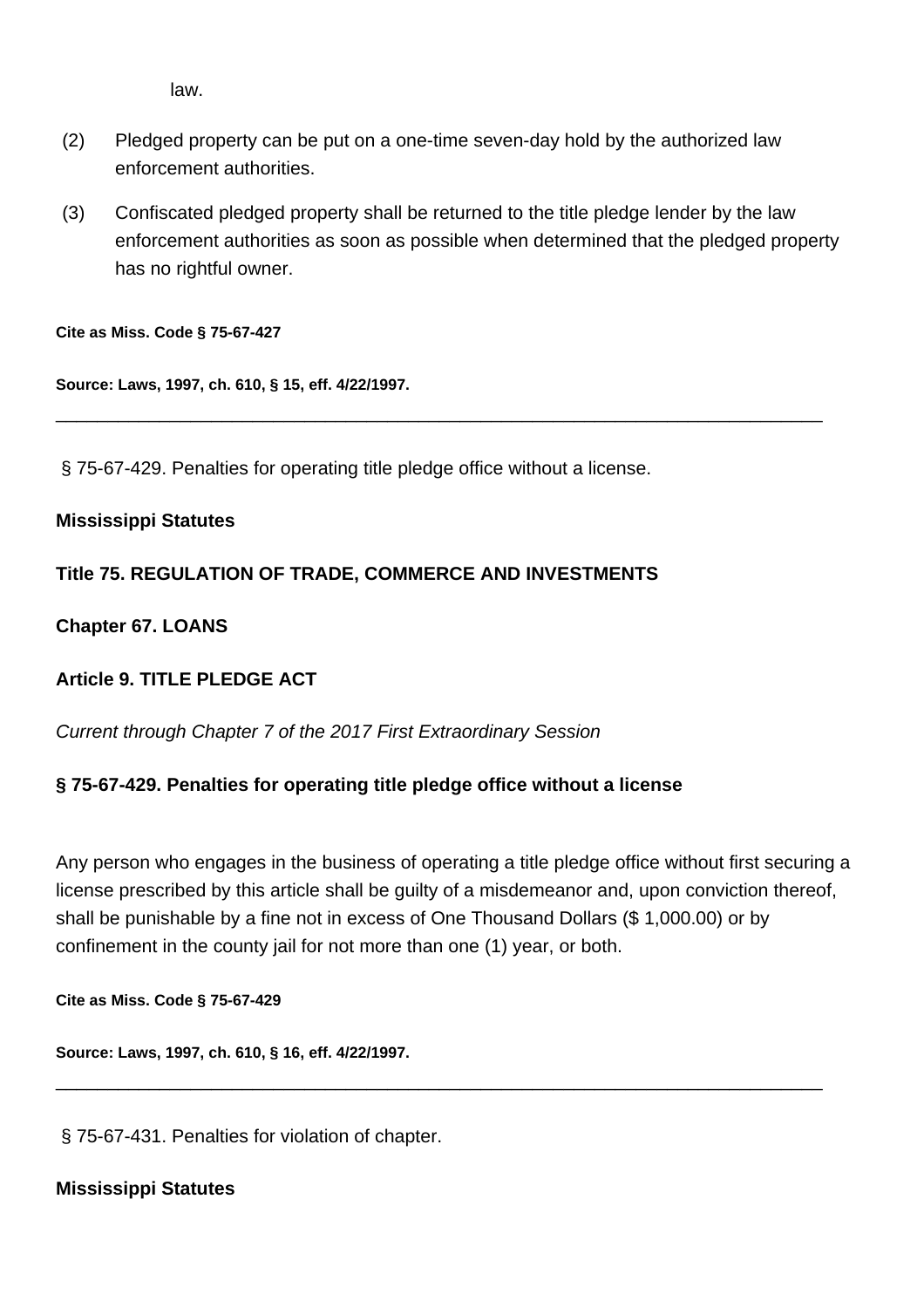## **Title 75. REGULATION OF TRADE, COMMERCE AND INVESTMENTS**

## **Chapter 67. LOANS**

## **Article 9. TITLE PLEDGE ACT**

Current through Chapter 7 of the 2017 First Extraordinary Session

## **§ 75-67-431. Penalties for violation of chapter**

- (1) In addition to any other penalty which may be applicable, any licensee or employee who willfully violates any provision of this article, or who willfully makes a false entry in any record specifically required by this article, shall be guilty of a misdemeanor and, upon conviction thereof, shall be punishable by a fine not in excess of One Thousand Dollars (\$ 1,000.00) per violation or false entry.
- $(2)$  (a) In addition to any other penalty which may be applicable, any licensee or employee who fails to make a record of a title pledge transaction and subsequently sells or disposes of the pledged property from such transaction shall be punished as follows:
	- (i) For a first offense, the licensee or employee shall be guilty of a misdemeanor and upon conviction thereof, shall be punishable by a fine not in excess of One Thousand Dollars (\$ 1,000.00) or by imprisonment in the county jail for not more than one (1) year, or both fine and imprisonment;
	- (ii) For a second offense, the licensee or employee shall be guilty of a felony and, upon conviction thereof, shall be punishable by a fine not in excess of Five Thousand Dollars (\$ 5,000.00) or by imprisonment in the custody of the State Department of Corrections for a term not less than one (1) year nor more than five (5) years, or by both fine and imprisonment.
	- (b) Any licensee convicted in the manner provided in this subsection (2) shall forfeit the surety bond or deposit required in Section 75-67-421 and the amount of the bond or deposit shall be credited to the budget of the state or local agency, which directly participated in the prosecution of the licensee, for the specific purpose of increasing law enforcement resources for that specific state or local agency. Any proceeds of a forfeited bond or deposit shall be used to augment existing state and local law enforcement budgets and not to supplant them.
- (3) Compliance with the criminal provisions of this article shall be enforced by the appropriate law enforcement agency who may exercise for that purpose any authority conferred upon the agency by law.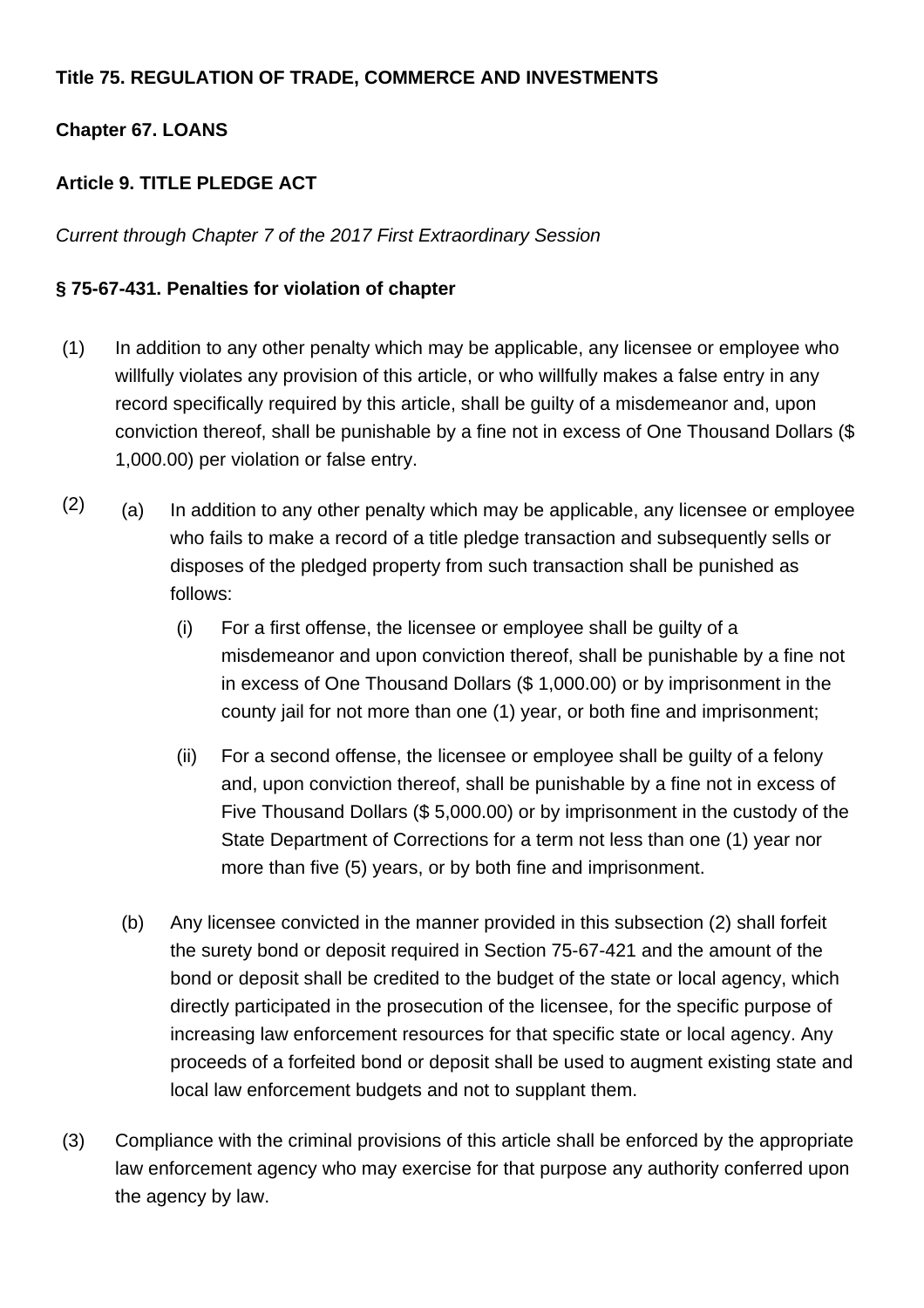- (4) When the commissioner has reasonable cause to believe that a person is violating any provision of this article, the commissioner, in addition to and without prejudice to the authority provided elsewhere in this article, may enter an order requiring the person to stop or to refrain from the violation. The commissioner may sue in any circuit court of the state having jurisdiction and venue to enjoin the person from engaging in or continuing the violation or from doing any act in furtherance of the violation. In such an action, the court may enter an order or judgment awarding a preliminary or permanent injunction.
- (5) The commissioner may, after notice and hearing, impose a civil penalty against any licensee if the licensee or employee is adjudged by the commissioner to be in violation of the provisions of this article. Such civil penalty shall not exceed Five Hundred Dollars (\$ 500.00) per violation and shall be deposited into the Department of Banking Special Fund.

\_\_\_\_\_\_\_\_\_\_\_\_\_\_\_\_\_\_\_\_\_\_\_\_\_\_\_\_\_\_\_\_\_\_\_\_\_\_\_\_\_\_\_\_\_\_\_\_\_\_\_\_\_\_\_\_\_\_\_\_\_\_\_\_\_\_\_\_\_\_\_\_\_\_

#### **Cite as Miss. Code § 75-67-431**

**Source: Laws, 1997, ch. 610, § 17, eff. 4/22/1997.**

§ 75-67-433. Stolen pledged property.

#### **Mississippi Statutes**

### **Title 75. REGULATION OF TRADE, COMMERCE AND INVESTMENTS**

#### **Chapter 67. LOANS**

### **Article 9. TITLE PLEDGE ACT**

Current through Chapter 7 of the 2017 First Extraordinary Session

### **§ 75-67-433. Stolen pledged property**

If any pledged property from a title pledge transaction is found to be stolen and is returned to the rightful owner by law enforcement authorities and if the licensee who accepted such pledged property has complied with all of the duties and responsibilities as specified in this article during such transaction, then the rightful owner of such pledged property shall be liable to the licensee for the pledged amount if the rightful owner fails to prosecute or cooperate in the criminal prosecution related to such title loan transaction, provided that the rightful owner can prove that the stolen goods are his. It shall also be the responsibility of the licensee to assist or cooperate in the criminal prosecution related to such title pledge transaction. If the identity of a person who pawned stolen goods can be determined, the district attorney may prosecute such person for any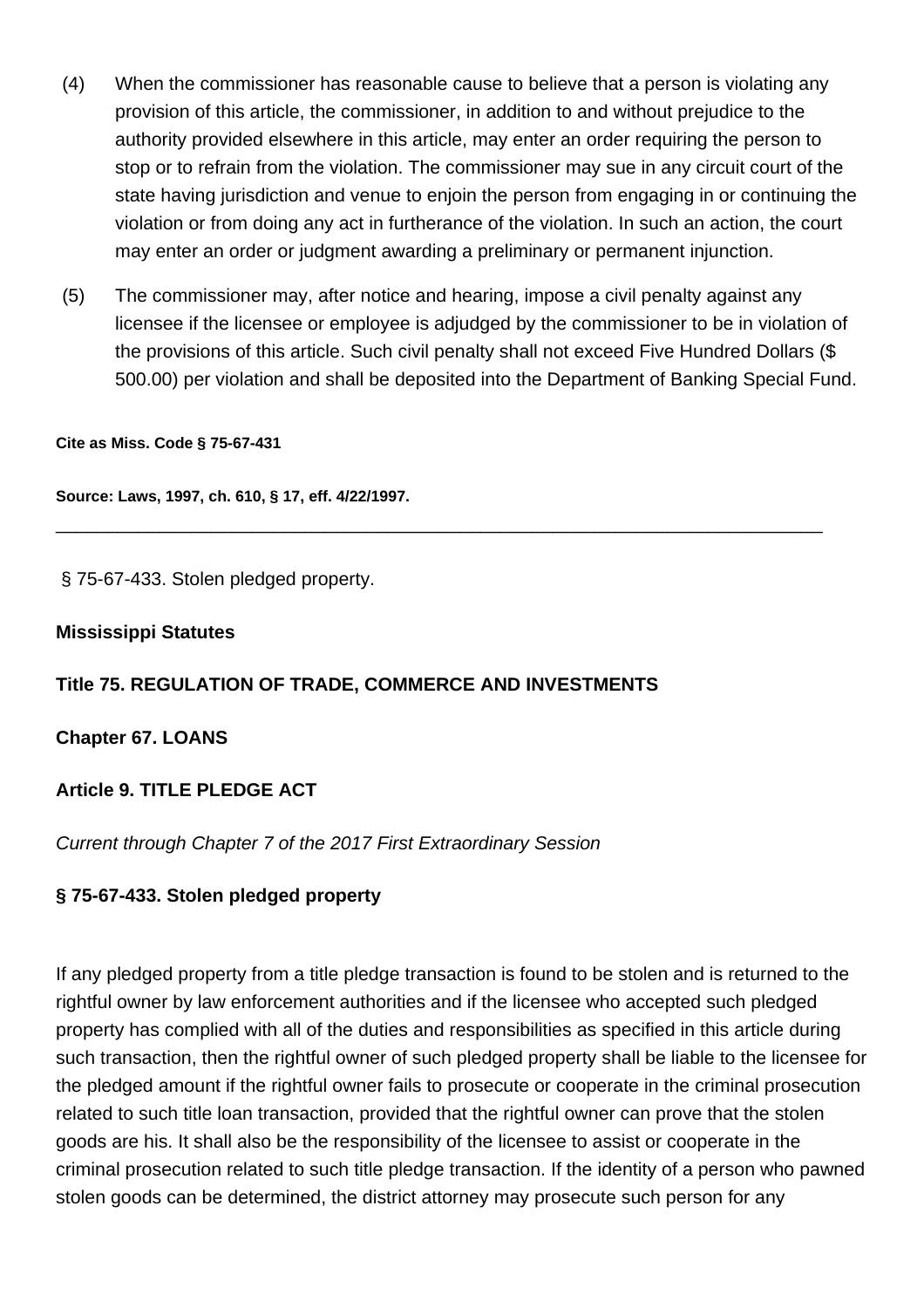applicable criminal violations.

**Cite as Miss. Code § 75-67-433**

**Source: Laws, 1997, ch. 610, § 18, eff. 4/22/1997.**

§ 75-67-435. Administration of chapter; examination of books and records.

\_\_\_\_\_\_\_\_\_\_\_\_\_\_\_\_\_\_\_\_\_\_\_\_\_\_\_\_\_\_\_\_\_\_\_\_\_\_\_\_\_\_\_\_\_\_\_\_\_\_\_\_\_\_\_\_\_\_\_\_\_\_\_\_\_\_\_\_\_\_\_\_\_\_

## **Mississippi Statutes**

## **Title 75. REGULATION OF TRADE, COMMERCE AND INVESTMENTS**

## **Chapter 67. LOANS**

## **Article 9. TITLE PLEDGE ACT**

Current through Chapter 7 of the 2017 First Extraordinary Session

## **§ 75-67-435. Administration of chapter; examination of books and records**

- (1) The Commissioner of Banking and Consumer Finance shall develop and provide any necessary forms to carry out the provisions of this article.
- (2) The department may adopt reasonable administrative regulations, not inconsistent with law, for the enforcement of this article.
- (3) To assure compliance with the provisions of this article, the department may examine the books and records of any licensee without notice during normal business hours. The commissioner may charge the licensee an examination fee in an amount not less than Three Hundred Dollars (\$ 300.00) nor more than Six Hundred Dollars (\$ 600.00) for each office or location within the State of Mississippi, plus any actual expenses incurred while examining the licensee's records or books that are located outside the State of Mississippi. However, in no event shall a licensee be examined more than once in a two-year period unless for cause shown based upon consumer complaint and/or other exigent reasons as determined by the commissioner.

#### **Cite as Miss. Code § 75-67-435**

**Source: Laws, 1997, ch. 610, § 19; Laws, 2000, ch. 621, § 26; Laws, 2003, ch. 339, § 2; Laws, 2007, ch. 397, § 2, eff. 3/15/2007.**

\_\_\_\_\_\_\_\_\_\_\_\_\_\_\_\_\_\_\_\_\_\_\_\_\_\_\_\_\_\_\_\_\_\_\_\_\_\_\_\_\_\_\_\_\_\_\_\_\_\_\_\_\_\_\_\_\_\_\_\_\_\_\_\_\_\_\_\_\_\_\_\_\_\_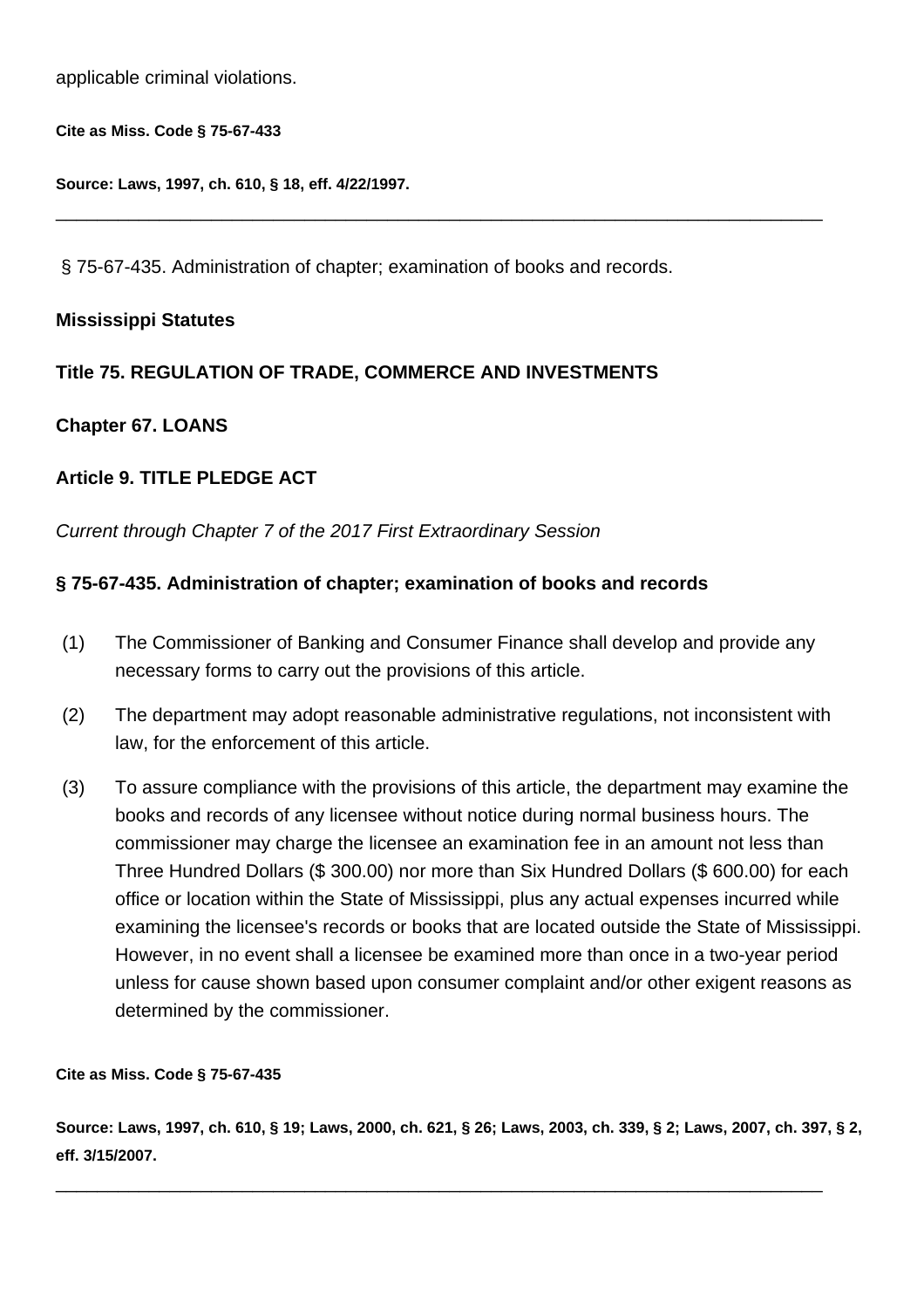§ 75-67-437. Time period for application for license.

**Mississippi Statutes**

## **Title 75. REGULATION OF TRADE, COMMERCE AND INVESTMENTS**

**Chapter 67. LOANS**

## **Article 9. TITLE PLEDGE ACT**

Current through Chapter 7 of the 2017 First Extraordinary Session

## **§ 75-67-437. Time period for application for license**

Title pledge lenders in operation as of April 22, 1997, shall have until July 1, 1997, to apply for a license under this article.

\_\_\_\_\_\_\_\_\_\_\_\_\_\_\_\_\_\_\_\_\_\_\_\_\_\_\_\_\_\_\_\_\_\_\_\_\_\_\_\_\_\_\_\_\_\_\_\_\_\_\_\_\_\_\_\_\_\_\_\_\_\_\_\_\_\_\_\_\_\_\_\_\_\_

**Cite as Miss. Code § 75-67-437**

**Source: Laws, 1997, ch. 610, § 20, eff. 4/22/1997.**

§ 75-67-439. Complying or conflicting municipal ordinance.

## **Mississippi Statutes**

## **Title 75. REGULATION OF TRADE, COMMERCE AND INVESTMENTS**

## **Chapter 67. LOANS**

## **Article 9. TITLE PLEDGE ACT**

Current through Chapter 7 of the 2017 First Extraordinary Session

## **§ 75-67-439. Complying or conflicting municipal ordinance**

Municipalities in this state may enact ordinances which are in compliance with, but not more restrictive than, the provisions of this article. Any existing or future order, ordinance or regulation which conflicts with this provision shall be null and void.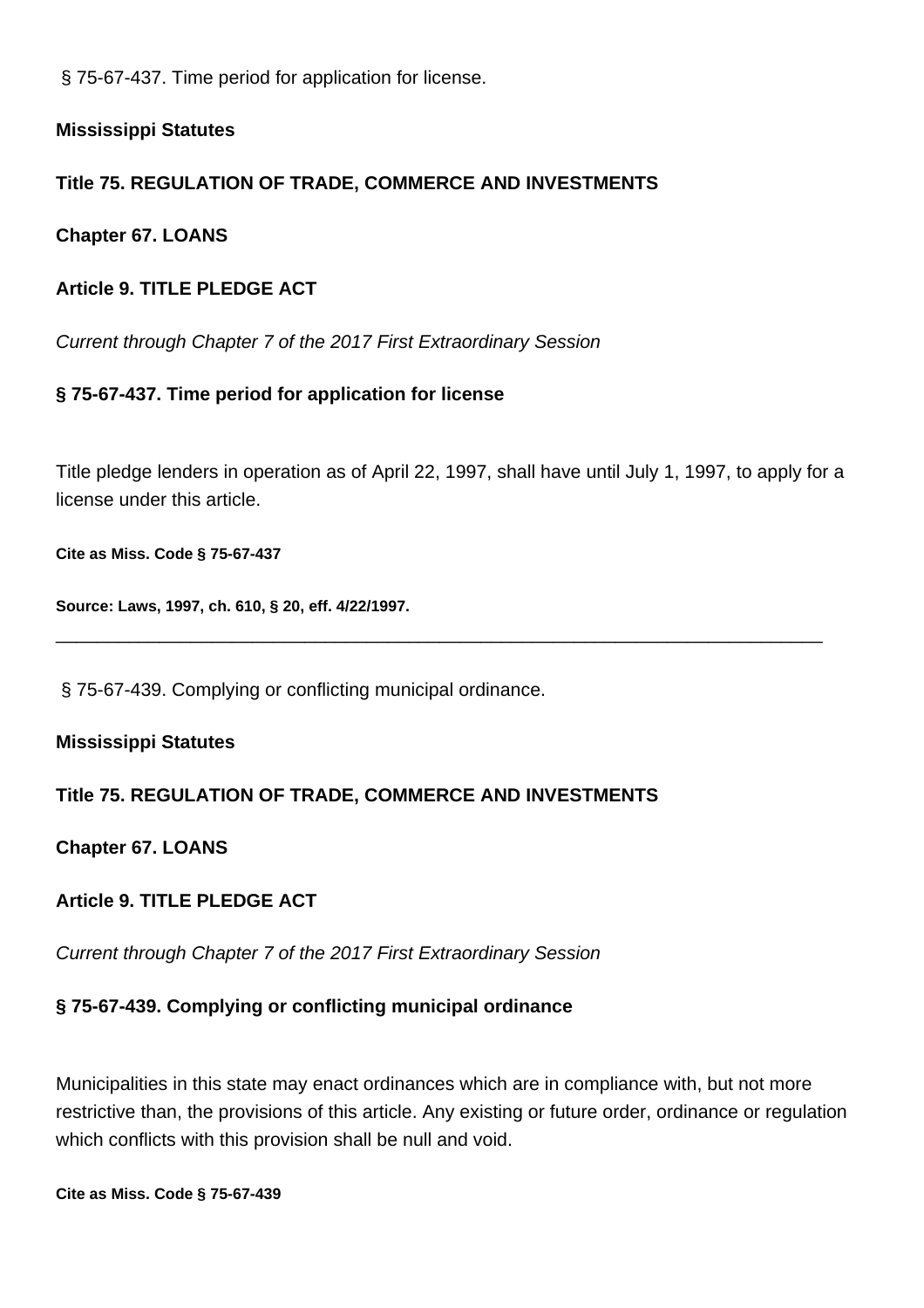§ 75-67-441. Severability.

#### **Mississippi Statutes**

### **Title 75. REGULATION OF TRADE, COMMERCE AND INVESTMENTS**

**Chapter 67. LOANS**

### **Article 9. TITLE PLEDGE ACT**

Current through Chapter 7 of the 2017 First Extraordinary Session

#### **§ 75-67-441. Severability**

The provisions of this article are severable. If any part of this article is declared invalid or unconstitutional, such declaration shall not affect the parts which remain.

\_\_\_\_\_\_\_\_\_\_\_\_\_\_\_\_\_\_\_\_\_\_\_\_\_\_\_\_\_\_\_\_\_\_\_\_\_\_\_\_\_\_\_\_\_\_\_\_\_\_\_\_\_\_\_\_\_\_\_\_\_\_\_\_\_\_\_\_\_\_\_\_\_\_

\_\_\_\_\_\_\_\_\_\_\_\_\_\_\_\_\_\_\_\_\_\_\_\_\_\_\_\_\_\_\_\_\_\_\_\_\_\_\_\_\_\_\_\_\_\_\_\_\_\_\_\_\_\_\_\_\_\_\_\_\_\_\_\_\_\_\_\_\_\_\_\_\_\_

**Cite as Miss. Code § 75-67-441**

**Source: Laws, 1997, ch. 610, § 22, eff. 4/22/1997.**

§ 75-67-443. Hiring of employees.

#### **Mississippi Statutes**

## **Title 75. REGULATION OF TRADE, COMMERCE AND INVESTMENTS**

**Chapter 67. LOANS**

**Article 9. TITLE PLEDGE ACT**

Current through Chapter 7 of the 2017 First Extraordinary Session

### **§ 75-67-443. Hiring of employees**

The commissioner may employ additional necessary permanent full-time employees above the number of permanent full-time employees authorized for the department for fiscal year 1997 to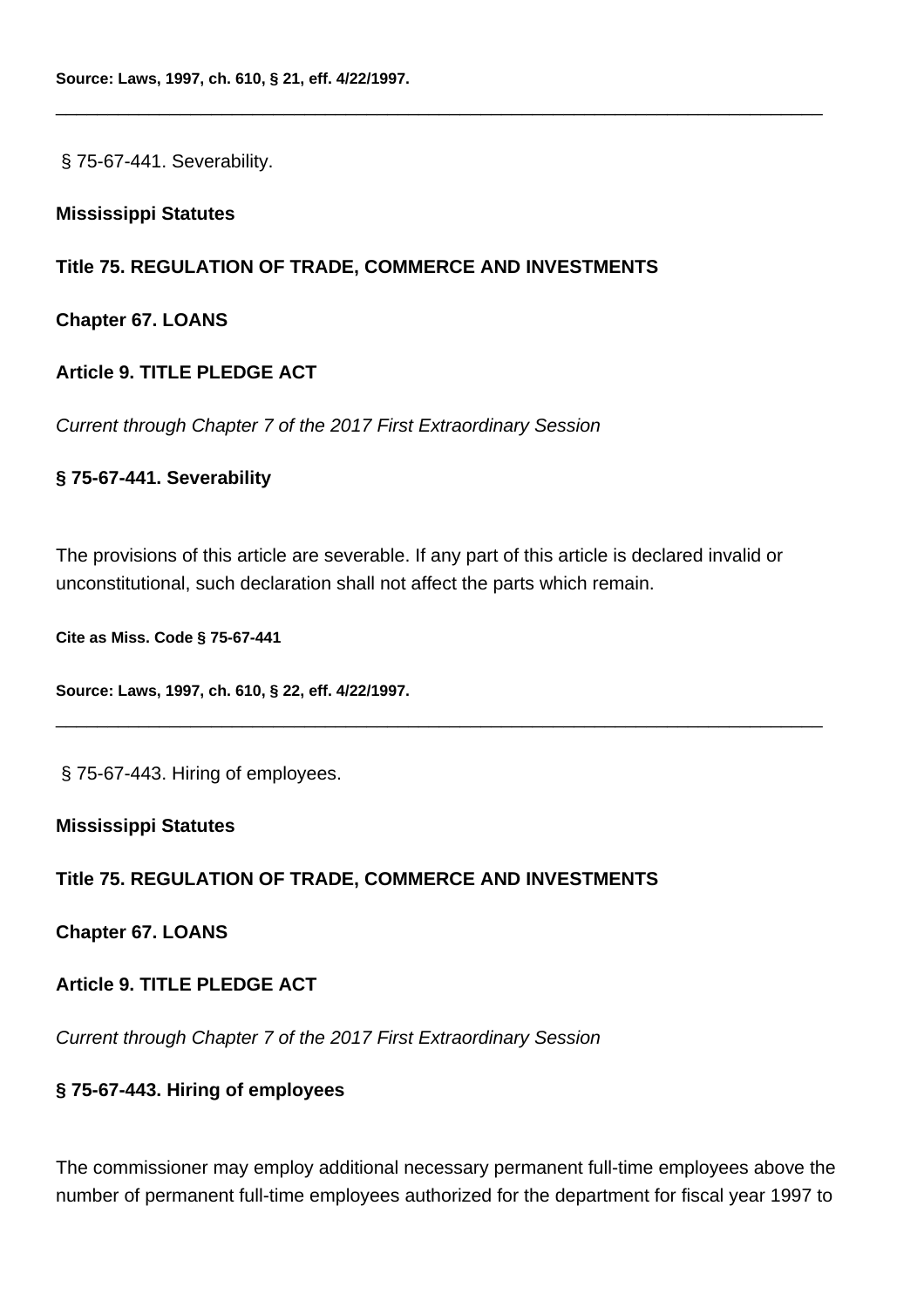carry out and enforce the provisions of this article.

**Cite as Miss. Code § 75-67-443**

**Source: Laws, 1997, ch. 610, § 23, eff. 4/22/1997.**

§ 75-67-445. Advertising, displaying, or publishing false or misleading statements prohibited.

\_\_\_\_\_\_\_\_\_\_\_\_\_\_\_\_\_\_\_\_\_\_\_\_\_\_\_\_\_\_\_\_\_\_\_\_\_\_\_\_\_\_\_\_\_\_\_\_\_\_\_\_\_\_\_\_\_\_\_\_\_\_\_\_\_\_\_\_\_\_\_\_\_\_

### **Mississippi Statutes**

**Title 75. REGULATION OF TRADE, COMMERCE AND INVESTMENTS**

**Chapter 67. LOANS**

#### **Article 9. TITLE PLEDGE ACT**

Current through Chapter 7 of the 2017 First Extraordinary Session

## **§ 75-67-445. Advertising, displaying, or publishing false or misleading statements prohibited**

A licensee shall not advertise, display or publish, or permit to be advertised, displayed or published, in any manner whatsoever, any statement or representation that is false, misleading or deceptive.

**Cite as Miss. Code § 75-67-445**

**Source: Laws, 2000, ch. 621, § 27, eff. 5/23/2000.**

§ 75-67-447. Commissioner authorized to examine persons suspected of conducting business requiring a license.

\_\_\_\_\_\_\_\_\_\_\_\_\_\_\_\_\_\_\_\_\_\_\_\_\_\_\_\_\_\_\_\_\_\_\_\_\_\_\_\_\_\_\_\_\_\_\_\_\_\_\_\_\_\_\_\_\_\_\_\_\_\_\_\_\_\_\_\_\_\_\_\_\_\_

#### **Mississippi Statutes**

### **Title 75. REGULATION OF TRADE, COMMERCE AND INVESTMENTS**

**Chapter 67. LOANS**

**Article 9. TITLE PLEDGE ACT**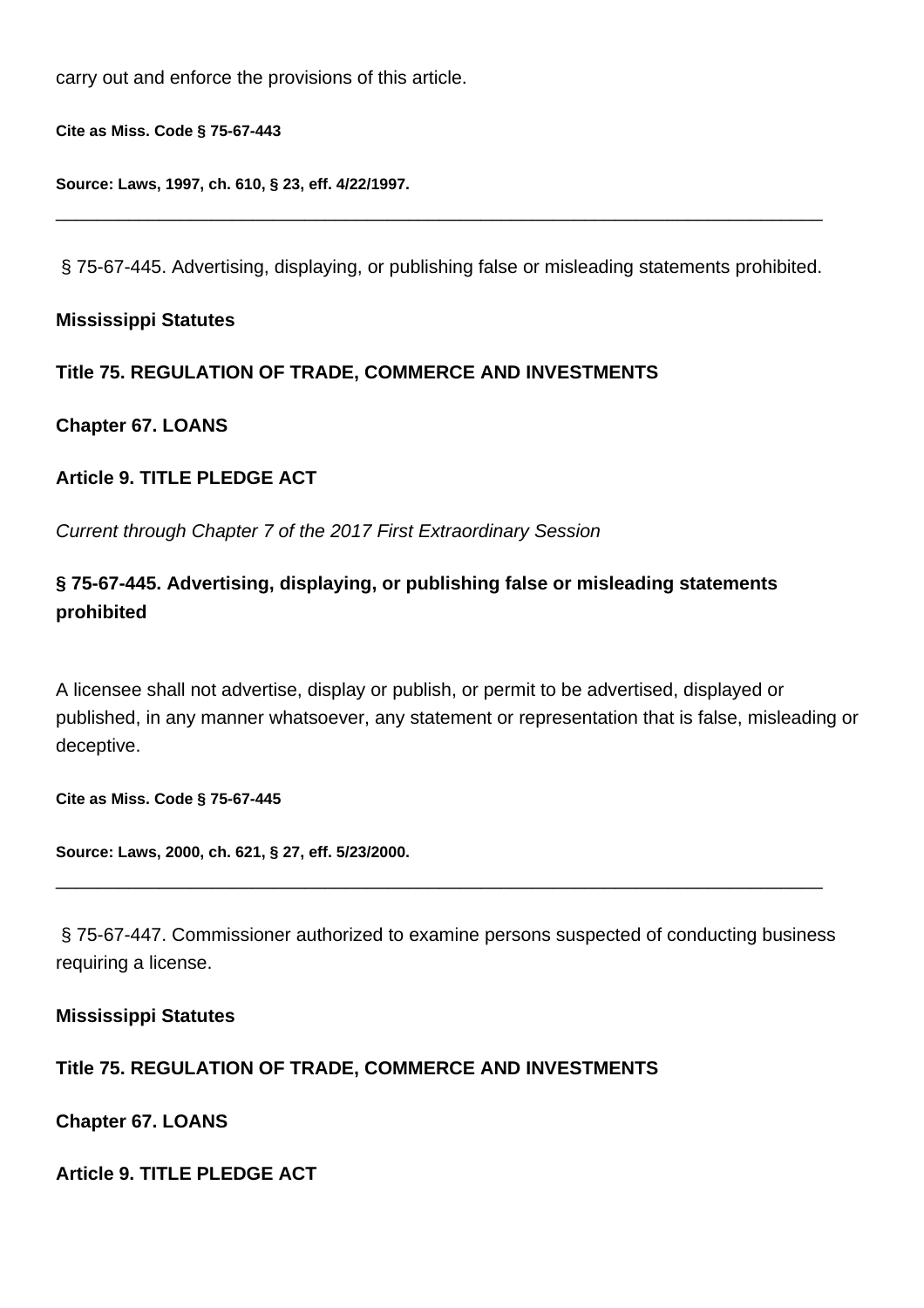## Current through Chapter 7 of the 2017 First Extraordinary Session

# **§ 75-67-447. Commissioner authorized to examine persons suspected of conducting business requiring a license**

The commissioner, or his duly authorized representative, for the purpose of discovering violations of this article and for the purpose of determining whether persons are subject to the provisions of this article, may examine persons licensed under this article and persons reasonably suspected by the commissioner of conducting business that requires a license under this article, including all relevant books, records and papers employed by those persons in the transaction of their business, and may summon witnesses and examine them under oath concerning matters relating to the business of those persons, or such other matters as may be relevant to the discovery of violations of this article, including without limitation the conduct of business without a license as required under this article.

\_\_\_\_\_\_\_\_\_\_\_\_\_\_\_\_\_\_\_\_\_\_\_\_\_\_\_\_\_\_\_\_\_\_\_\_\_\_\_\_\_\_\_\_\_\_\_\_\_\_\_\_\_\_\_\_\_\_\_\_\_\_\_\_\_\_\_\_\_\_\_\_\_\_

**Cite as Miss. Code § 75-67-447**

**Source: Laws, 2000, ch. 621, § 28, eff. 5/23/2000.**

§ 75-67-449. Liability of licensees.

### **Mississippi Statutes**

## **Title 75. REGULATION OF TRADE, COMMERCE AND INVESTMENTS**

**Chapter 67. LOANS**

## **Article 9. TITLE PLEDGE ACT**

Current through Chapter 7 of the 2017 First Extraordinary Session

## **§ 75-67-449. Liability of licensees**

- (1) A licensee under this article shall have no liability for any act or practice done or omitted in conformity with (a) any rule or regulation of the commissioner, or (b) any rule, regulation, interpretation or approval of any other state or federal agency or any opinion of the Attorney General, notwithstanding that after such act or omission has occurred the rule, regulation, interpretation, approval or opinion is amended, rescinded, or determined by judicial or other authority to be invalid for any reason.
- (2) A licensee under this article, acting in conformity with a written interpretation or approval by an official or employee of any state or federal agency or department, shall be presumed